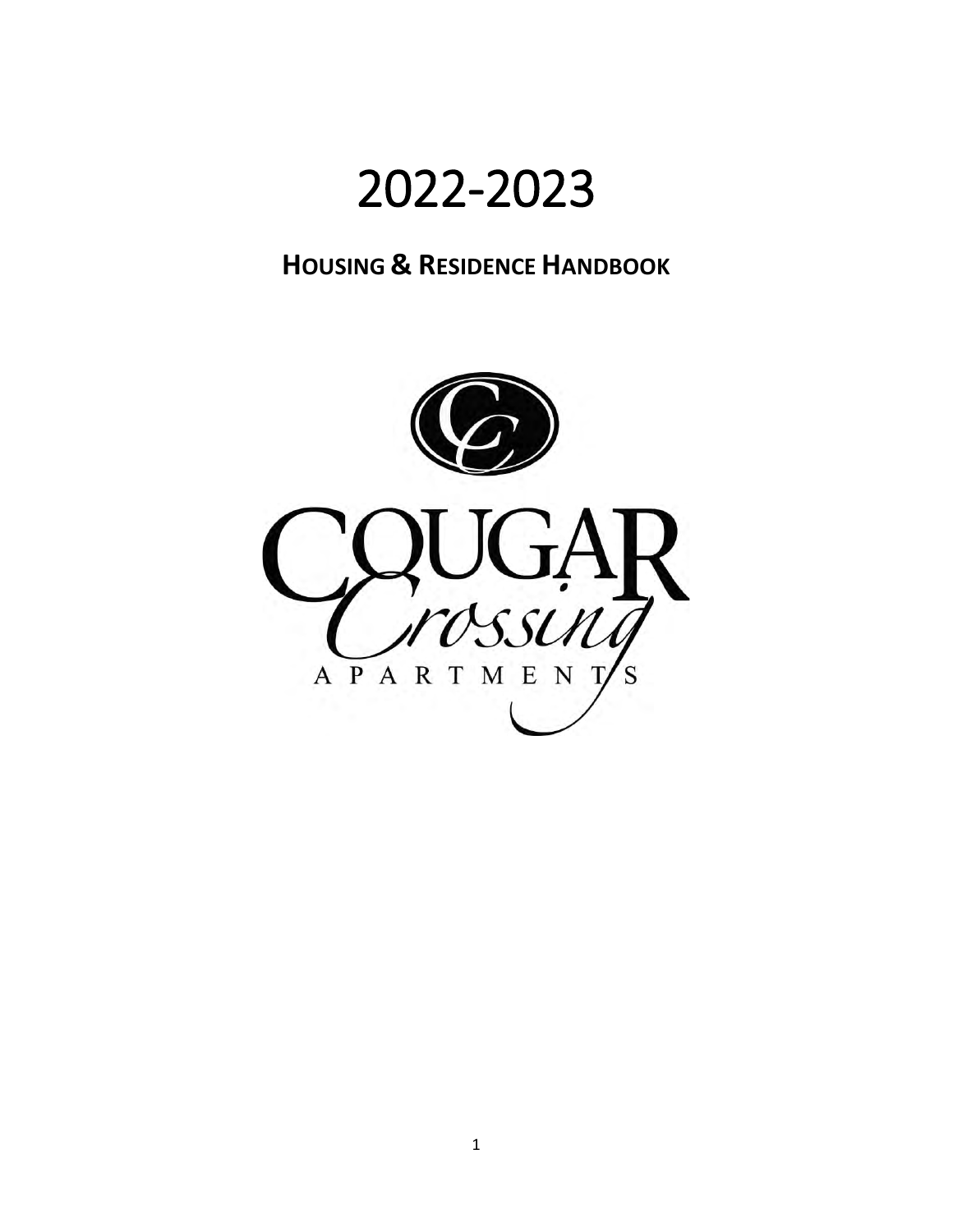## Welcome Home!

Thank you for choosing to make Cougar Crossing your home away from home.

You are embarking on a great exploration of educational and lifelong experiences. If there is ever anything that you need, the Resident Life staff is here to assist you. Make sure to take advantage of the multiple activities offered around campus. The more you are involved, the better your experience here will be.

Place the student handbook in an easy to find area, so it will always be around to help guide you successfully through your Redlands Community College experiences. Each decision you make from here on out will influence what direction your career path will take.

We wish you the best in the 2022-2023 academic year and hope you will gain new leadership and educational skills along the way that will shape your future.

*"The only source of knowledge is experience." Albert Einstein*

Tina Jacobs<br>Coordinator of Resident Life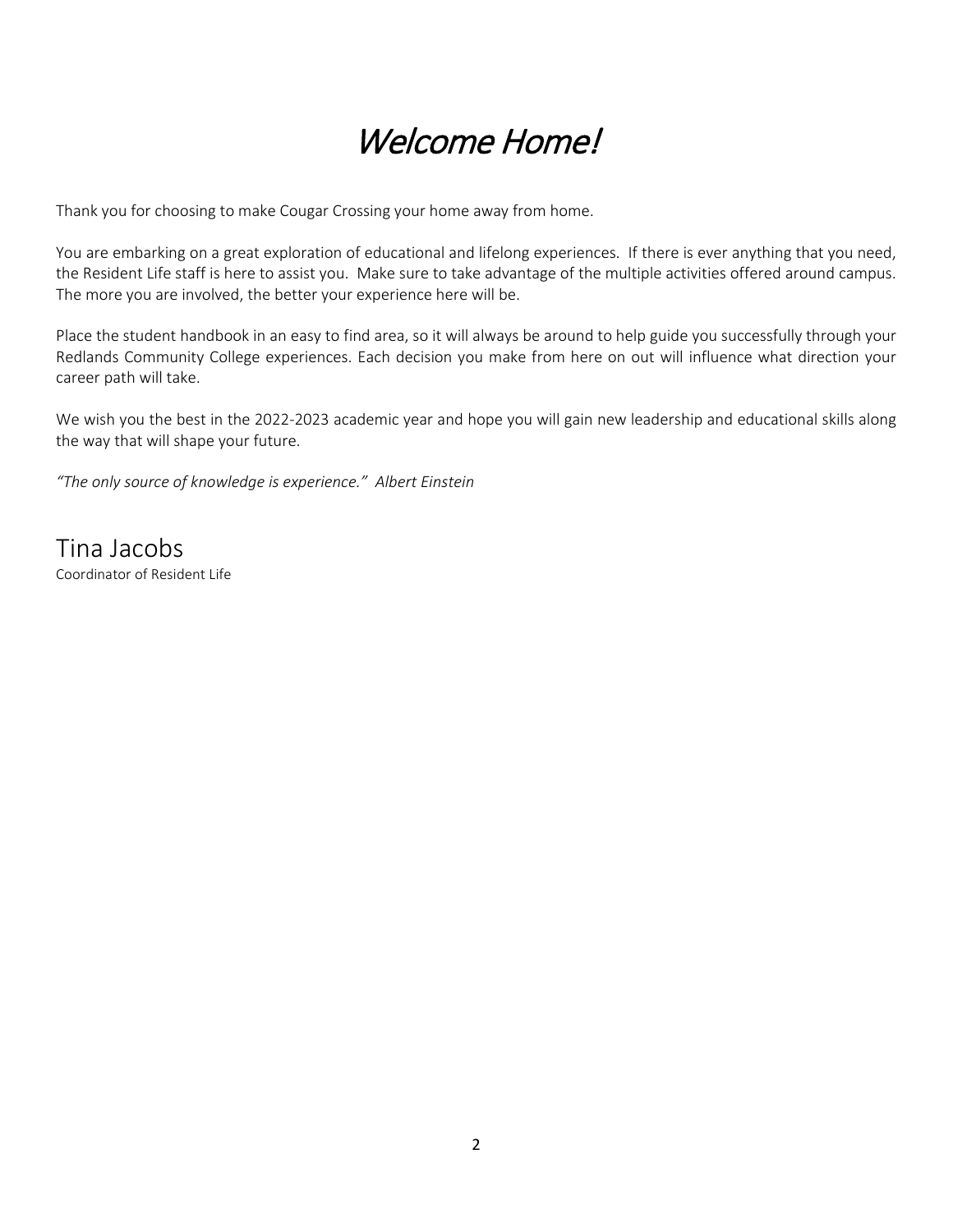### **STUDENT HOUSING AT COUGAR CROSSING**

Cougar Crossing serves as on-campus apartment-style living for Redlands students. The Cougar Crossing Housing & Residence Handbook contains guidelines, policies, and other information designed to enhance your Residence Life experience at Redlands Community College.

#### **Eligibility**

Students must have a signed housing contract on file with the Resident Life Office prior to occupancy of college housing. To be eligible for residency, students must carry a minimum of 6 credit hours per semester for fall and spring semesters and 3 credit hours for the summer semester. Exception can be made by the Vice President of Campus Administration and Finance. Conviction of a felony may result in ineligibility to live at Cougar Crossing.

#### **Student Obligations**

Students assume obligations when they become voluntary members of the community at Cougar Crossing and Redlands Community College. Students are obligated to:

- 1. Be fully knowledgeable with regard to the rules, regulations and policies of Cougar Crossing as well as those within the Student Handbook.
- 2. Maintain conduct of the highest standards, knowing that misconduct reflects upon self, family, Redlands and citizenry.
- 3. Follow the tenets of common decency and acceptable behavior implied by a college education.
- 4. Respect the rights and property of others at all times.
- 5. Take advantage of all available opportunities found at an institution of higher learning.

#### **Office of Resident Life**

The Office of Resident Life is a vital part of the Redlands community. By promoting an atmosphere conducive to the academic, social and personal needs of resident students, the Resident Life program supports the educational goals and mission of the college. The office is closed on all holidays, weekends and breaks as designated by Redlands Community College.

OFFICE HOURS 8 a.m. – 5 p.m. Monday – Friday

OFFICE PHONE NUMBER 405.422.1454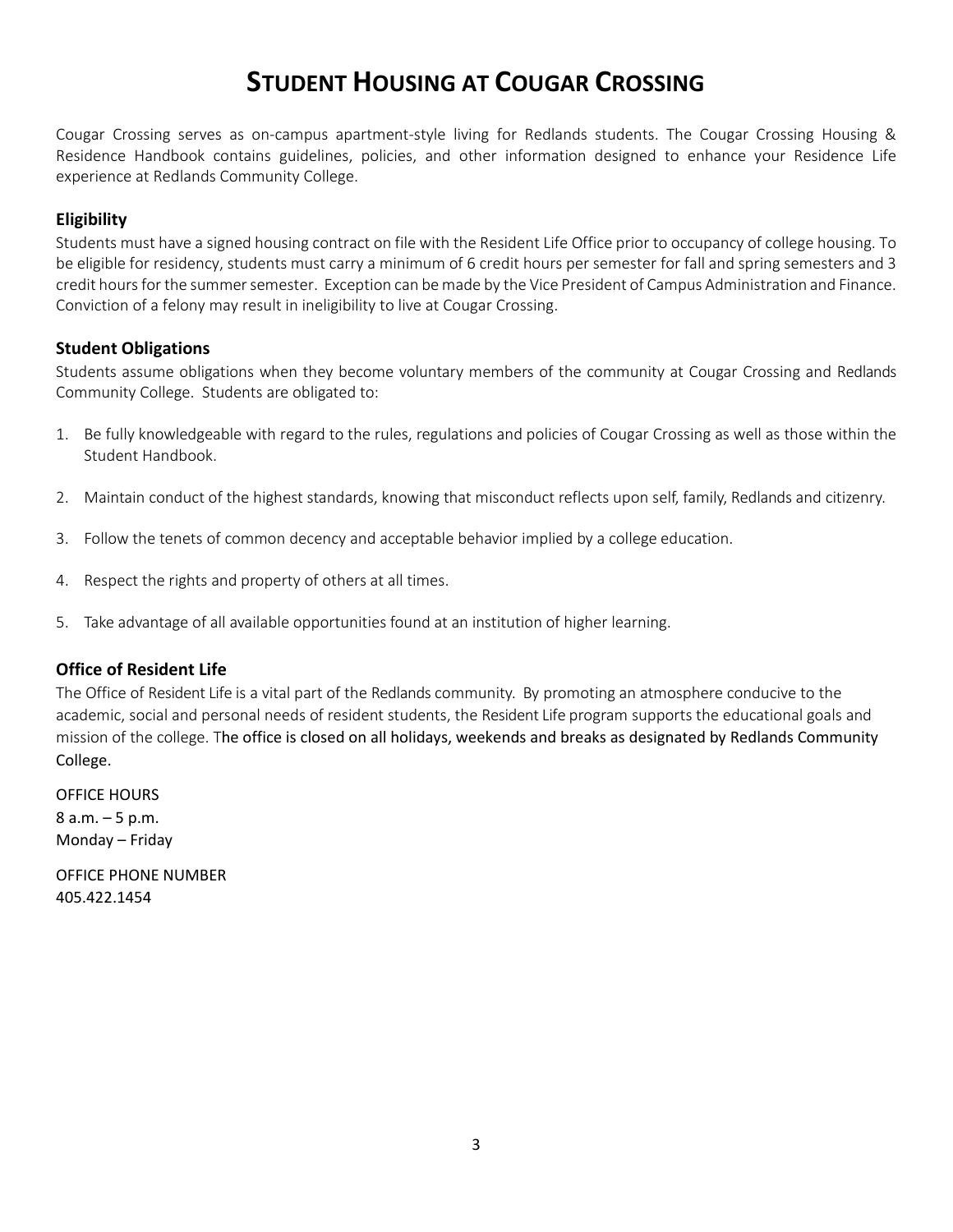### **COMMUNITY LIVING**

The purpose of Residence Life is to provide on-campus student housing to Redlands Community College and bring a more complete college experience to the College's student population. Cougar Crossing at Redlands Community College will reinforce the College's mission in support of academic excellence and campus life involvement through student engagement in the areas of: academic success; student activities; leadership programs; varsity athletics; and student life.

#### **Amenities**

Each housing unit will have access to amenities such as: furnished apartment; proximity to campus; paid utilities; kitchen (with stove and oven); campus security; outdoor patio yard; outdoor fire pit; and a laundry facility, TV lounge, and a community safe room.

Residents are responsible for providing their own laundry detergent, fabric softener, and fabric sheets. Residents are responsible for maintaining the laundry facility, picking up after themselves, switching laundry over in a timely manner so other residents can utilize the facilities, and residents are not to give access to the laundry facility to non-residents.

#### **Conflict Resolution**

Occasional disagreements may occur when people live in close proximity to each other. Residents of Cougar Crossing are expected to communicate with each other in a respectful and reasonable manner when conflicts arise among themselves. Roommates should first discuss the conflict and try to resolve it amongst themselves before Residence Life staff intervenes. However, if the Residents involved cannot reach a resolution, they must contact the Coordinator of Residence Life to aid in conflict resolution. Harassment of any kind to include, but not limited to: Sexual Misconduct; Sexual Harassment; Sexual Assault; Sexual Violence; Sexual Discrimination; Gender Discrimination; Unlawful Harassment; Harassment; Threatening Behavior; and/or any other form of Harassment will not be tolerated at Cougar Crossing @ Redlands Community College. If you witness or you are an alleged victim of Harassment, immediately contact the Coordinator of Residence Life, the Title IX Director or Campus Security or local law enforcement.

#### **Entrances and Stairwells**

Keep entranceways and stairwell landings clear of all obstacles, such as bicycles and carts, which impair normal passage. Do not store combustible items and/or motorized vehicles in entranceways or stairwell landings as they may create a fire hazard. Also, storing items in entranceways and stairwell landings is prohibited. This includes trash, trash bags, bricks, tires, lighter fluid, chairs, tables, shoes, backpacks, etc. These items create fire, safety, and pest hazards and detract from the general appearance of the areas. All Residents are responsible for keeping their apartment areas free from fire and safety hazards. If such hazards exist, the Resident will be required to correct the situation immediately.

#### **Parking Spaces**

Parking spaces at Cougar Crossing are not assigned and are on a first come first serve basis; therefore, residents may park in any available parking spot except those designated for fire lanes, emergency vehicles, handicap access, Redlands Community College service vehicles, Campus Security vehicles, and Residence Life Staff vehicles. All residents are required to have a Redlands Community College parking decal. Failure to comply with these parking policies will result in either a fine, a boot placed on the vehicle, or tow of the vehicle and all fees, charges, and court costs associated with the boot or tow will be the responsibility of the vehicle's owner. Redlands Community College and its employees will not be liable for any fees, charges, and court costs associated with a boot or tow. Residents are not permitted to park or store the following at Cougar Crossing: trailers, boat trailers, storage units, motor 15 homes, recreational vehicles, inoperable vehicles, or any other vehicle not authorized by Residence Life Staff. Residents, visitors, or guests are not permitted to conduct automotive repairs in Cougar Crossing parking lots. Inoperable vehicles abandoned at Cougar Crossing after 48 hours of attempted contact by Residence Life Staff will be towed at the vehicle owner's expense to include but not limited to all fees, charges, and court costs. All vehicles parked within the parking lots at Cougar Crossing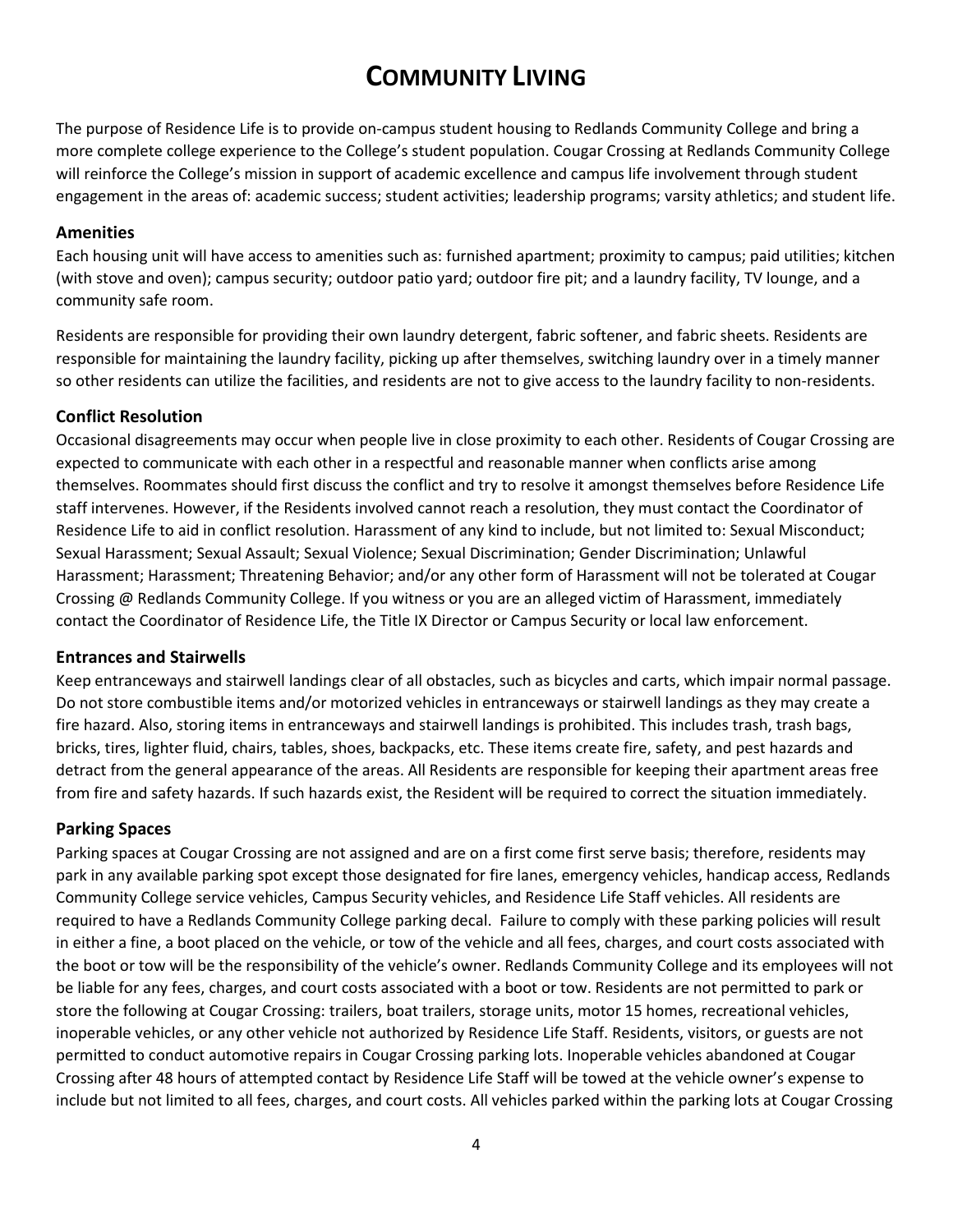must have a current valid Redlands Community College parking permit and must be registered with Residence Life Staff. For questions please contact Residence Life at (405) 422-1454.

#### **Reporting Safety Concerns, Security Concerns, & Alleged Criminal Activity**

Our commitment is to make your living experience at Cougar Crossing as fun and safe as possible; however, it takes every member of the community being proactive to do so. It is the responsibility of all Redlands Community College students and community members of Cougar Crossing to report issues regarding safety, security, and alleged criminal activity. The rule is: "If you see something, say something." If you witness alleged concerning behavior you may contact Campus Security at (405) 422-6200. For all other issues regarding campus safety, security, and alleged criminal activity immediately contact: the El Reno Police Department 911; Midwest City Fire Department 911; Emergency Medical Services 911; Campus Security (405) 422-6200 If you witness alleged concerning behavior and are unsure as whether to contact 911 you are encouraged to contact 911 and/or contact Campus Security at (405) 422-6200.

#### **Safety and Security**

Entry into Room: Redlands Community College and third parties on behalf of the College reserve the right to enter any Resident's/ Lessee's Apartment and/or Apartment room at any reasonable time for the purpose of inspection, routine maintenance, emergency maintenance, exigent circumstances, routine inspection, in order to meet emergency situations, to make routine maintenance or fire hazard inspections, to maintain minimum health and safety standards and for enforcing policies, procedures, rules, and regulations of Redlands Community College, but not limited to, maintenance, health and safety of students, and emergency situations. Furthermore, Redlands staff and third parties on behalf of the College reserve the right to enter Apartments and/or Apartment room(s) at any reasonable time in the interest of safety, security, and health or as deemed necessary for an institutional purpose search to enforce College Policy or local, state, and federal laws.

#### **Wireless Internet**

Redlands Community College is committed to providing quality high speed wireless internet to the residents of Cougar Crossing. However, service may be interrupted periodically for updates and repairs to improve and update internet service. If you become aware of any interruption of internet service, then please contact Redlands Technology Department 405.422.1288 and you will be assisted as soon as possible. Remember, internet service is a privilege and all Redlands Community College IT polices, local, state, and federal laws apply. Pirating, copyright infringement, violations of all College policies, and all other illegal activity is prohibited while utilizing the wireless internet provided by Redlands Community College. Should violations of College policy or law occur, then the College reserves the right to suspend and/or revoke all wireless internet service and report such activity to the Coordinator of Residence Life Staff, the Chief Academic and Compliance Officer, and the appropriate law enforcement agency. Any associated fine, criminal liability, or civil liability incurred by the College as a result of a violation caused by the Resident will be the sole responsibility of the Resident responsible for the violation.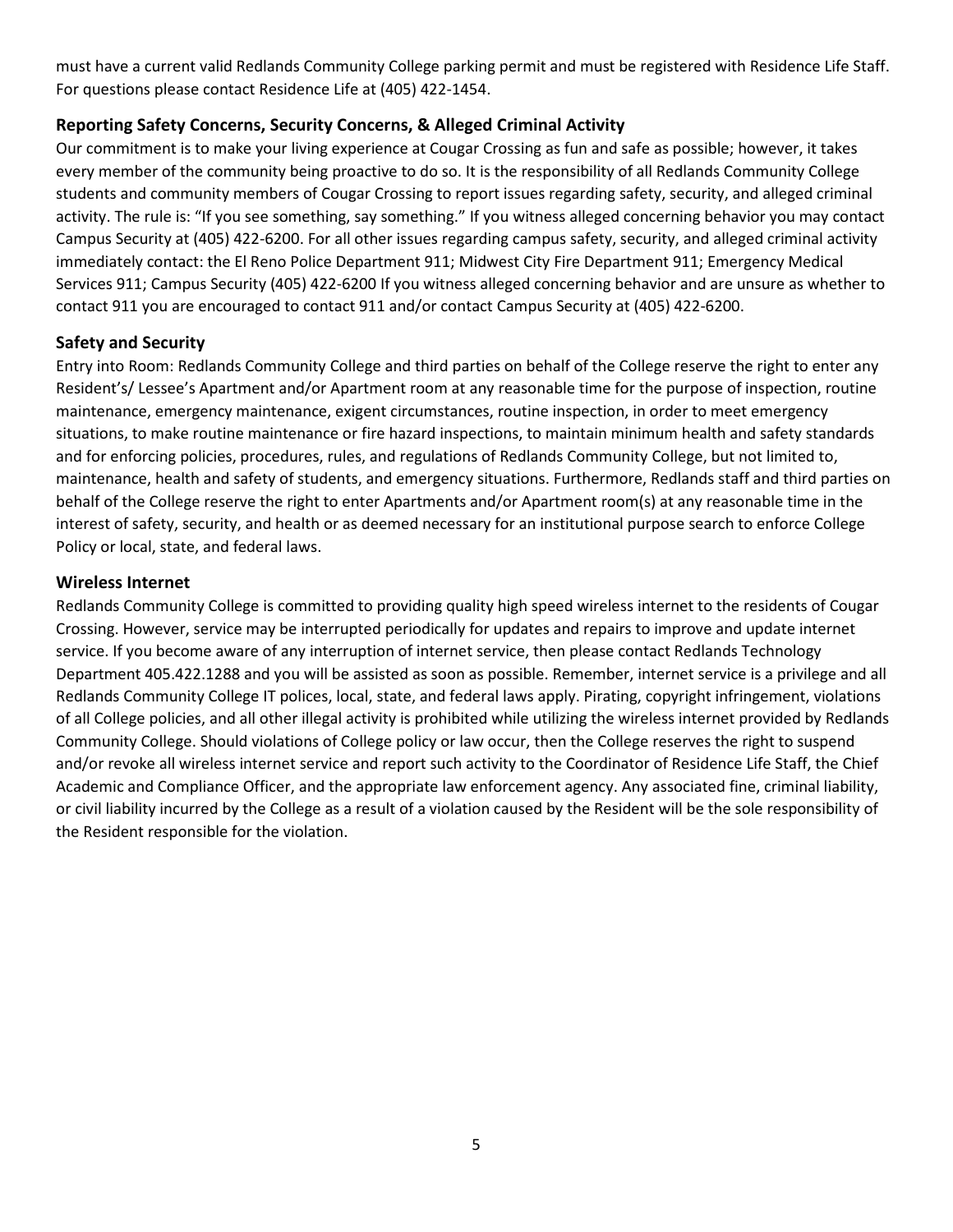### **EMERGENCIES AND SEVERE WEATHER**

#### **Emergencies**

For all emergencies regarding the potential for loss of life, injury, threat of bodily harm, loss of property, and all other issues requiring the assistance of law enforcement, emergency medical response, or the fire department, immediately call 911, followed by contacting Resident Life staff.

Non-life threatening emergencies should be reported to housing or security staff. For all maintenance emergencies after office hours or when the office is closed, please contact Campus Security at 405.422.6200.

For all urgent but non-emergency issues after office hours or when the office is closed, please contact Campus Security at 405.422.6200.

#### **Emergency Procedures**

Fire Safety Plans & Procedures: To report a suspected fire, immediately call 911. In the event that a smoke detector or fire alarm sounds or you see smoke or fire, you are to immediately evacuate your building utilizing the nearest exit and proceed calmly and quickly to the designated "safe zone/meeting area." Once you are in a "safe zone/meeting area" immediately call 911 to report the alleged fire followed by contacting Campus Security at 405.422.6200. Residents of Cougar Crossing are to treat all fire alarms as if there is a real fire and evacuate immediately. There are no false alarms.

#### Tornado

Tornado Safety Plans & Procedures: Oklahoma weather can be severe and difficult to predict. It is important for you to know that Redlands Community College is in Canadian County so that you can interpret forecasts and warnings provided by the media and other weather resources. Furthermore, it is important for Residents of Cougar Crossing to know that Residents and their guests and visitors are encouraged to seek shelter from severe weather in the Community Building and the Laundry Room.

Civil Defense and Siren Test: The City of El Reno maintains a citywide civil defense warning siren network that is used to signal imminent danger of tornadoes. It is tested every Saturday at noon as the weather permits.

Imminent Danger: A steady siren for three to five minutes means imminent danger. Be sure you or roommates have a plan in place that identifies the closest suitable shelter space. Go to that space. Once the sirens sound, it may be too late to seek shelter in the Community Building or Laundry Room.

Tornado or Severe Thunderstorm Watch: Issued by the National Weather Services (NWS) when conditions are favorable for the development of a tornado or severe thunderstorm. Stay alert for weather changes.

Tornado or Severe Thunderstorm Warning: Issued by the NWS when a tornado or severe thunderstorm has been sighted visually or detected by radar. The location, direction, and speed of movement of the storm are provided. Residents of the specified area should take immediate safety precautions.

Tornado Warning: A tornado warning means a tornado has been spotted by trained weather professionals in person or on radar. Tornado and security warnings are indicated by intermittent sounds of city sirens. This signal is given only when a tornado is likely to strike immediately or within fifteen (15) minutes.

If a tornado warning is issued for the City of El Reno or Canadian County area by the NWS, the public broadcast media (any Oklahoma City television station), or the sounding of the sirens for three to five minutes:

• Go immediately to Community Center safe rooms (Community Building Laundry Room and storage room by fitness center). To minimize danger from flying debris, close doors around the shelter area. Remain in the Community Building or Laundry Room until the storm front clears the area or the public broadcast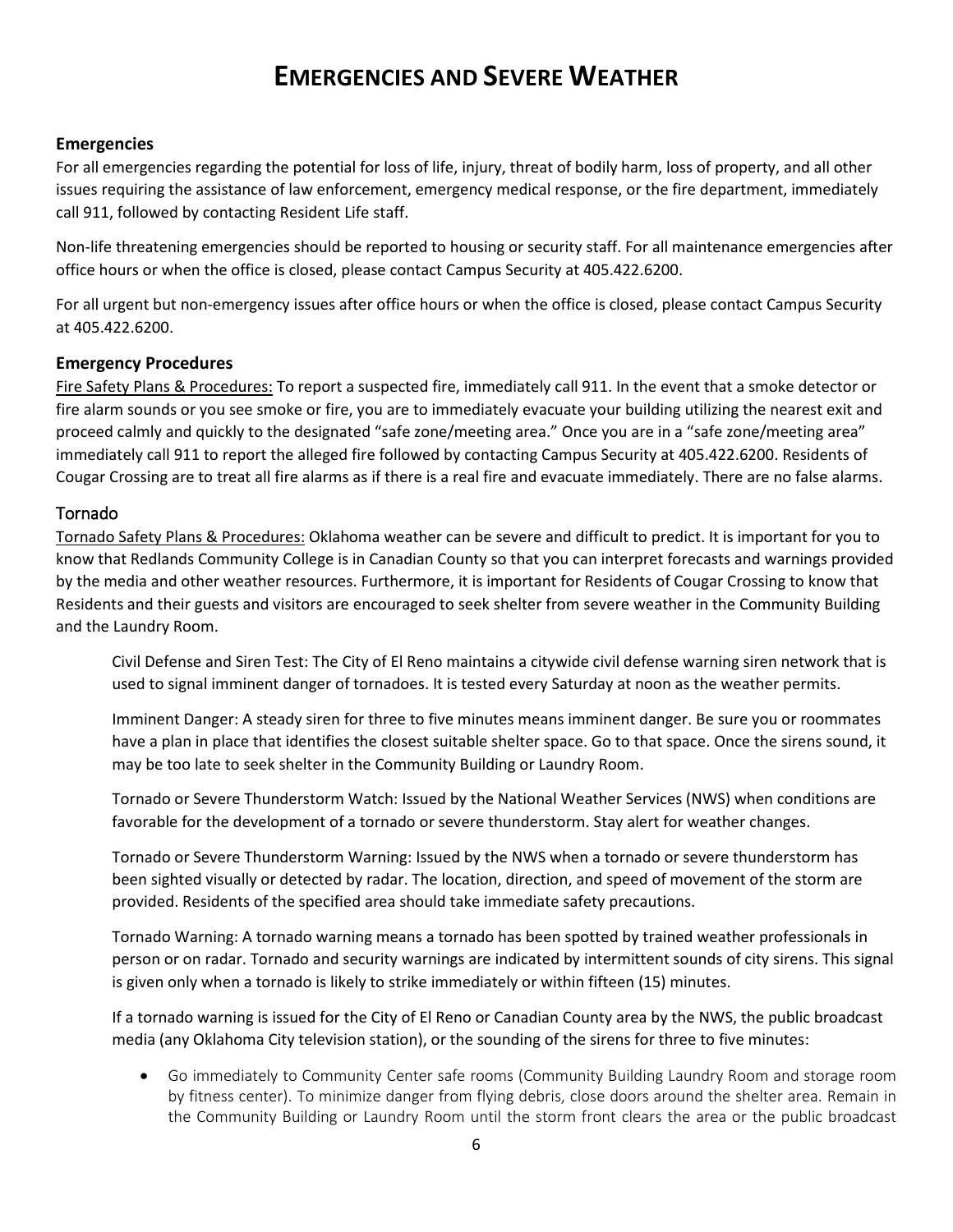media provides an all clear signal. It is recommended you take a battery-operated radio or TV with you.

• In the event you cannot reach a designated shelter area in a timely and safe manner, it is recommended that you "shelter in place" by seeking the lowest level of the structure and get into an interior space that does not have windows and remain until you are sure the danger has passed.

#### Common Oklahoma Weather Definitions

Evacuation after a Tornado: In the event that a tornado results in damage to Cougar Crossing residents are to immediately evacuate the building utilizing the nearest exit and proceed calmly and quickly to the designated "safe zone/meeting area." The primary designated "safe zone/meeting area" for residents is the Community Building.

Severe Thunderstorm: Wind gust of 50 knots (58 miles) or greater and/or hail at least three quarters of an inch in diameter.

Funnel Cloud: A tornado-type funnel extending downward from the clouds but not touching the ground.

Inclement Winter Weather: Oklahoma winter weather can be extreme. In the event of inclement winter weather Residence Life will communicate via your Redlands student email and text: procedures; plans; and cautions at the direction of Redlands Community College administration. If you aware of an unsafe area on campus or at Cougar Crossing due to inclement winter weather, then you are encouraged to immediately report that concern to Campus Security at 405.422.6200 or the Coordinator of Residence Life at 405.422.1454.

Tornado: A violent local storm with very high-speed winds rotating about a vortex with a funnel extending from the base of the clouds to the ground.

#### **Active Shooter**

Safety Plans & Procedures: Redlands Community College is committed to the safety, security, and well-being of all students, faculty, and staff; therefore, in the event of an active shooter scenario on Redlands Community College campus and/or Cougar Crossing you should remain calm and respond in the manner that best ensures your safety, security, and survival. An active shooter scenario is a fluid and unpredictable situation; therefore, the Department of Homeland Security (DHS), the Federal Bureau of Investigation (FBI), the Canadian County Sherriff's Department, and the El Reno Police Department (ERPD) recommend that you should respond in one or all of these approaches that best ensures your safety, security, and survival:

- 1. RUN: If feasible and safe, then you are to immediately evacuate campus and do not return until an all clear has been issued by the El Reno Police Department and the President of Redlands Community College.
- 2. HIDE: If evacuation is not feasible and safe, then you are to shelter/barricade in place into a safe and secure interior room. Turn off all lights, lock all doors, and silence all cell phones. Remain sheltered/barricaded in a safe and secure interior room until safe to evacuate and/or until an all clear has been issued by the El Reno Police Department and the President of Redlands Community College.
- 3. FIGHT: If feasible and safe block all doors with furniture. Stay away from doors, windows, and all exterior walls. Be as quiet as possible. If neither evacuation nor shelter/barricade in place is feasible and safe, then utilize any means necessary to ensure your safety, security, and survival. Should you witness alleged concerning behavior, first get to a safe location and immediately contact El Reno Police Department at 911 followed by contacting Campus Security at 405.422.6200. The only way to ensure a fun, safe and secure community is for all members of the campus community to take a proactive approach and report alleged concerning behavior. If you see something, say something. El Reno Police Department may be contacted at 911 and Campus Security may be contacted at 405.422.6200.

#### **Emergency Evacuation due to Catastrophic Event Plans and Procedures**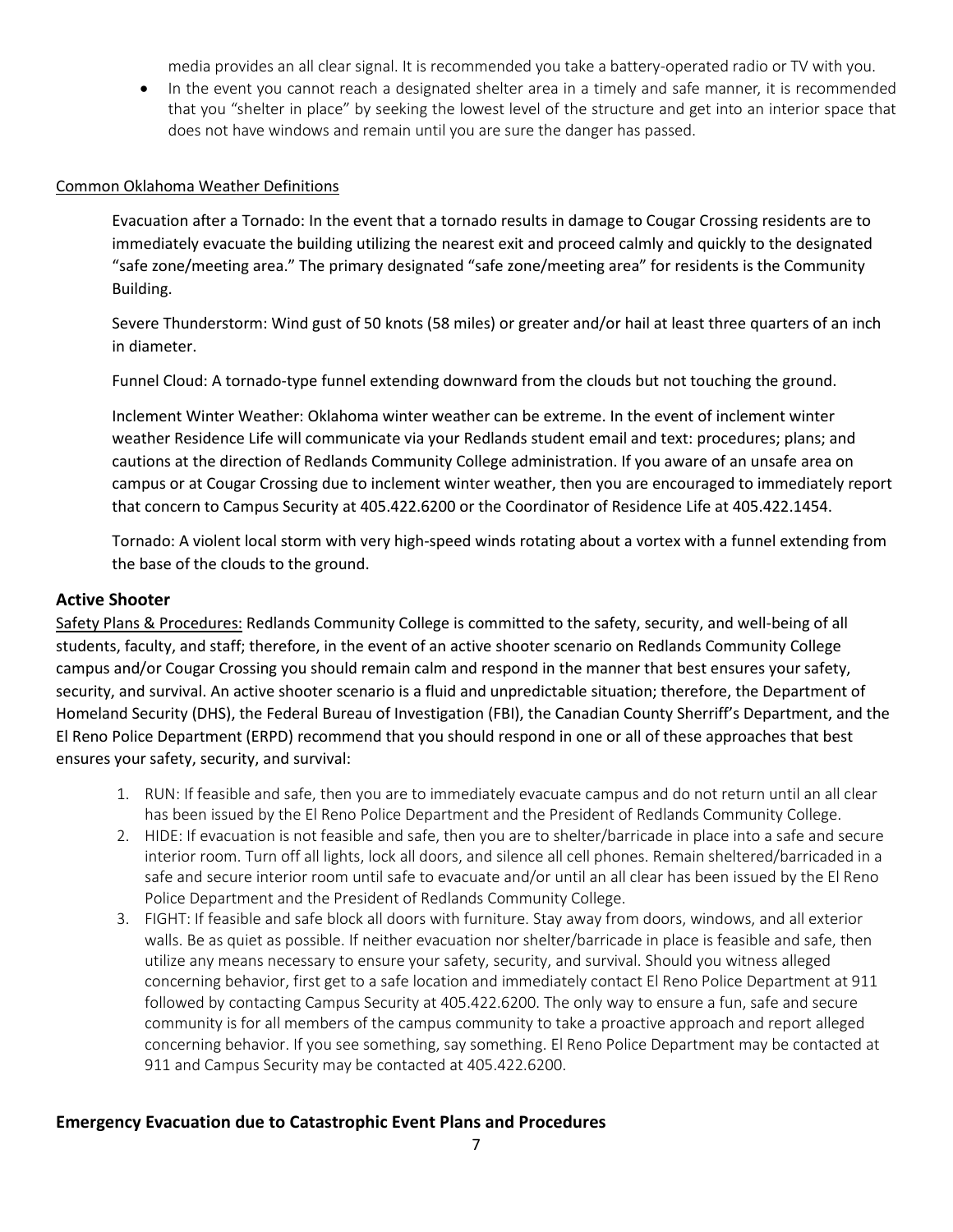Redlands Community College is concerned for the safety, security, and well-being of all students, faculty, and staff; therefore, in the event of an emergency evacuation due to catastrophic event on Redlands Community College Campus and/or Cougar Crossing, you are to immediately evacuate the building utilizing the nearest exit and proceed calmly and quickly to the designated "safe zone/meeting area." The primary designated "safe zone/meeting area" for residents of Cougar Crossing is the Community Building with Residence Life Staff before leaving campus during a fire or any other emergency requiring evacuation from Cougar Crossing.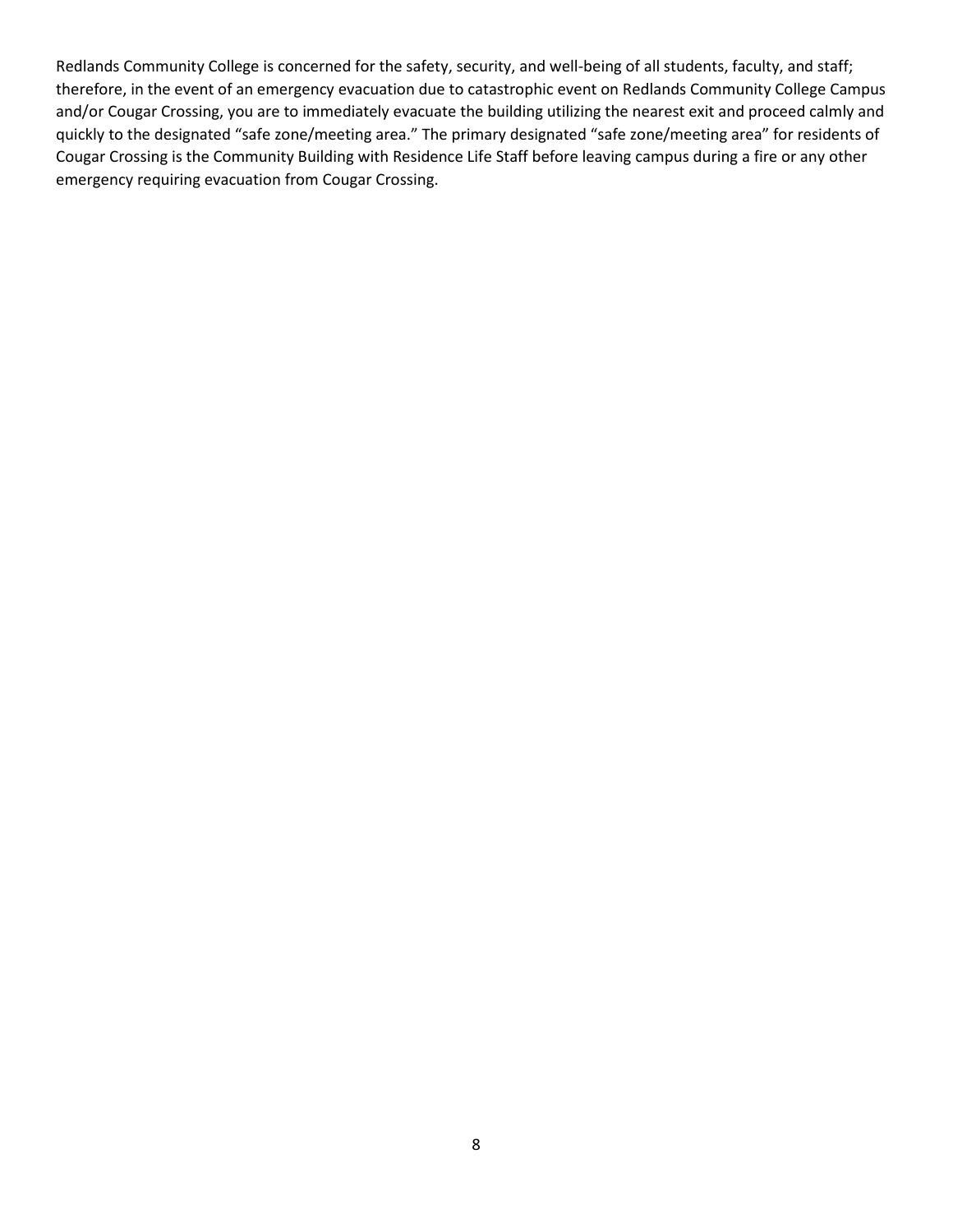### **COMMUNITY CENTER AMENITIES**

#### **Use of Community Center and Other Common Facilities**

The Community Center is available for resident use. Specific hours of operation will be posted and provided to the residents. The fitness center and TV room, are available during the posted times to all residents. The media room and conference center, including the kitchen, can be reserved by organizations or residents through the office of the Coordinator of Resident Life. Rental fees may apply. The courtyard and patio area are available to all residents.

#### Community Center Regulations

Students must take care of all community center furnishings. Damages caused by misuse will be charged to the involved students' account. No lounge furniture can be taken to resident rooms.

#### Fitness Center

The Fitness Center is available to all residents and guests of Cougar Crossing apartments, subject to the policies contained below and posted in the Fitness Center policies. For health and safety reasons, persons under the age of 18 must be accompanied and supervised by a parent, guardian, or legal custodian, or a suitable and responsible representative at all times. All residents acknowledge that no attendant will be present at any time. The resident uses the fitness facility at his or her own risk. The Resident agrees to hold Cougar Crossing and/or Redlands harmless for any injury by reason of any use or misuse of equipment in the facility. Cost of any repair or service on equipment due to misuse by the resident will be charged to the resident. Fitness Center hours will be posted.

#### Laundry Facilities

Laundry facilities are available in the Cougar Crossing Community Center. The machines are card operated. New or lost cards can be purchased from the laundry card machine at a cost of \$5. Laundry facilities are to be used by residents only. Laundry is open 24/7.

#### Mail

Mailboxes for residents are located in the Community Center. All residents will be assigned a mailbox on move in day. The Resident Life Office, as well as other College staff, routinely notifies students of important information via student mailboxes. It is the student's responsibility to check his/her mailbox regularly, as students will be held responsible for any and all information distributed to their student mailbox. Apartment residents are assigned one mailbox per apartment. Mail will be distributed to these mailboxes by the United States Postal Service. You are issued a key for your mailbox for the academic year. If you lose your key, contact the Resident Life Office for a replacement. There is a \$15 fee for this service. Some packages may also be picked up in the housing office. You will receive a notice for package pick-up in your mailbox. You must show your Redlands ID card to pick up your package.

| Your address is: | Your Name                         |
|------------------|-----------------------------------|
|                  | 1717 West Elm Street, Your Apt. # |
|                  | El Reno, OK 73036                 |

Mail for students living in Redlands housing will not be forwarded to any other address during the academic year. Mail received by the college for residents during vacations or breaks will be held until their return. Mail and packages for students not living in Redlands housing will not be accepted and will be returned to the sender.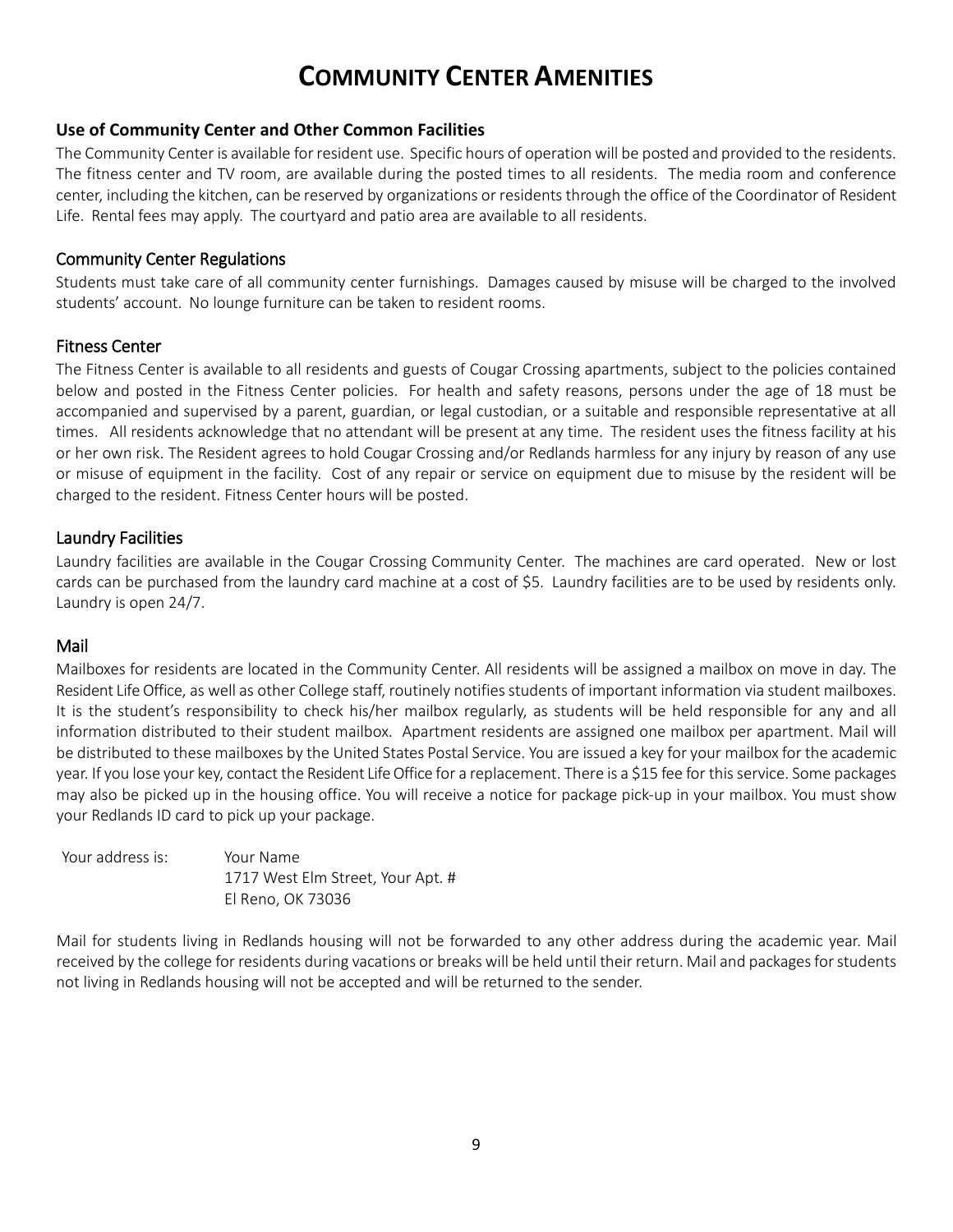### **RESIDENT GUIDELINES**

#### **Abandoned Property**

Items of significant value that are left when resident's check-out of their rooms will be considered abandoned property. The college will make all reasonable efforts to inform the student that he/she left property in his/her room. If the student does not collect the abandoned property within 5 days of his/her check-out date, the items will become property of Redlands Community College and will be disposed of as deemed appropriate. Items of little or no apparent value left in apartments will be disposed of immediately following a resident's departure from an apartment.

#### Alcohol/Drugs

Alcohol is prohibited in the Cougar Crossing facilities, including the apartments, courtyard, parking lot and community center. Fines for alcohol violations are as follows:

- First Violation: \$150 fine, required attendance at a Drug/Alcohol Education class taught at Redlands and 10 hours of Community Service - possible Parental Notification.
- Second Violation: \$250 fine, required attendance at a Drug/Alcohol Education class taught at Redlands and 20 hours of Community Service - possible Parental Notification.
- Third Violation: \$350 fine, eviction from Cougar Crossing and possible expulsion from the College Parental Notification.

NOTE: Alcohol infractions will be accounted for and accrued for the entire duration that a student is enrolled at Redlands. Breaks in enrollment will not eliminate accrued infractions from a student's record.

The use, possession, or distribution of an illegal stimulant, depressant, hallucinogenic, or narcotic drug in or around the Cougar Crossing facilities is prohibited. Any and all types of drug paraphernalia including, but not limited to, bongs, pipes, water pipes, or any items modified or adapted so that they can be used to consume or use drugs, are not permitted on College property. Drugs and drug paraphernalia will be confiscated when found on College property. When a drug policy violation is suspected, Law Enforcement Authorities may be called. The deputies may elect to utilize (within the parameters of the law) a drug-sniffing K-9 dog to assist their efforts in enforcing this drug policy and will also conduct random searches.

- First Violation: \$150 fine, required attendance at a Drug/Alcohol Education class taught at Redlands and 10 hours of Community Service - possible Parental Notification
- Second Violation: \$250 fine, Written Warning placed in Housing file, required attendance at a Drug/Alcohol Education class taught at Redlands and 20 hours of Community Service - possible Parental Notification.
- Third Violation: \$500 fine, eviction from Cougar Crossing and possible expulsion from the College Parental Notification.

Violators are subject to criminal prosecution. A criminal conviction is not required for sanctions to be imposed upon a student for violations of this policy. Please see information regarding the Drug-Free Schools and Communities Act of 1989, included in the Student Handbook.

#### Alteration of Apartment

No alteration of apartments may be made, including paint, wallpaper, contact paper, carpet tape, or other adhesive backed decoration. Screws may not be used on any surface. Plant hangers or similar hooks placed in ceilings or other room surfaces are prohibited. No furniture may be placed in apartments without prior approval from the Coordinator of Resident Life. No exceptions.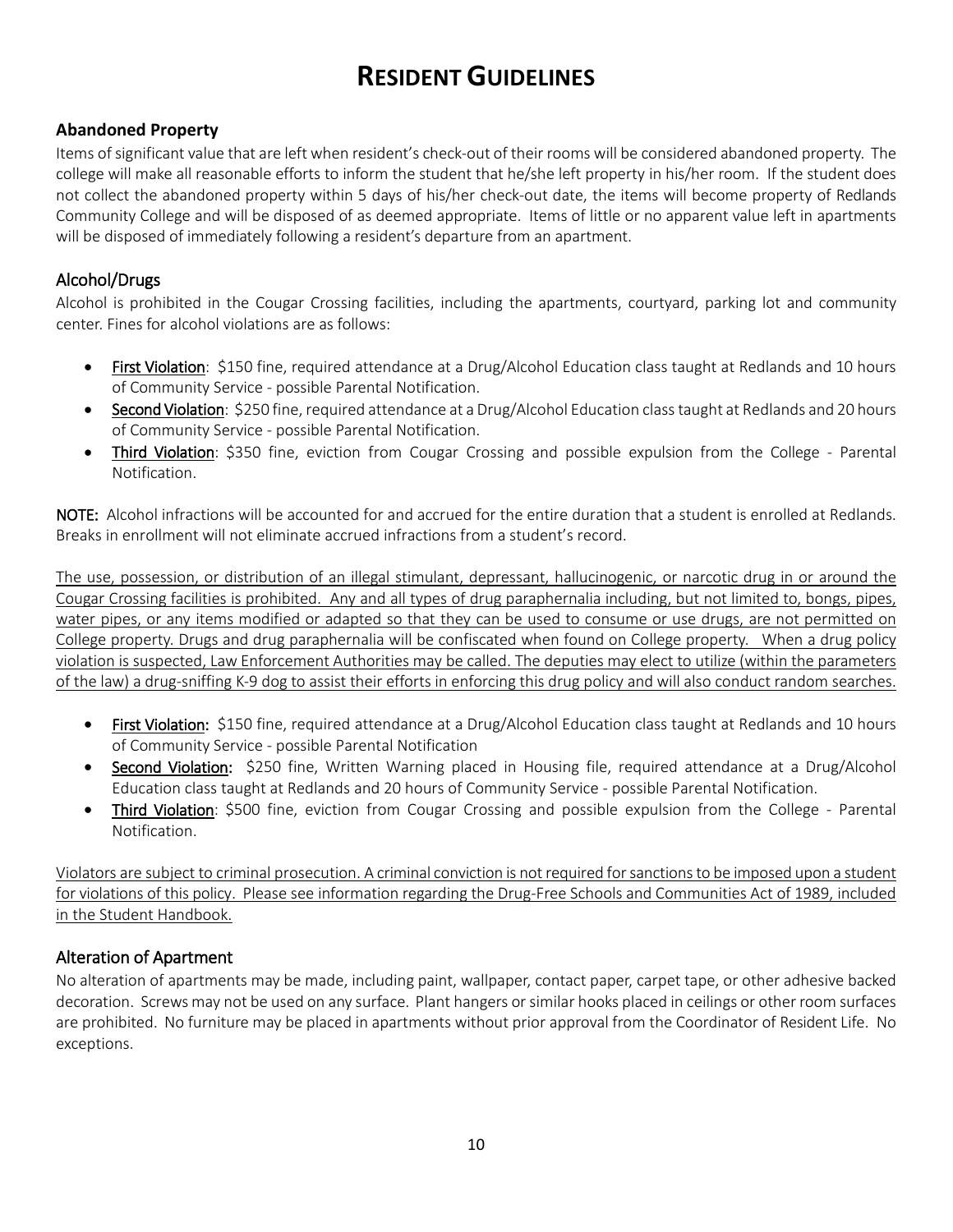#### Appliances and Fixtures

Please do not overload your dishwasher and only use detergents made for automatic dishwashers. To keep your garbage disposal in good working order, do not grind bones, rinds, or stringy foods. If your disposal stops, check the reset button on the outside of the disposal under the sink. In case of power failure, check your circuit breaker inside your apartment before reporting to the management office. Microwaves and toasters are allowed. Hot plates and outdoor grills are prohibited. Please do not put paper towels or sanitary products in the toilet. The cost of any repair or service on appliances due to misuse by residents or their guests will be charged to the resident. Please use a cutting board rather than chopping and cutting on kitchen counter tops. NOTE: The cleaning of all appliances in your apartment is your responsibility, and you will be billed if you fail to properly clean college-owned appliances before you move out. Additionally, do not attempt to repair broken appliances yourself.

#### Bicycles

Residents who bring bicycles to the campus are responsible for their security. A bike rack is located at the end of building one. Good locks and case-hardened chains are recommended for locking bicycles. Bicycles should be kept only in exterior areas designed for their storage.

#### Care of Apartments

Apartments and rooms should be locked at all times when occupant is not in the apartment. Student's property in the apartments and other college buildings is there at the risk of the owner. The college is not responsible for loss or damage to such property from any cause. The college reserves the right to enter rooms for maintenance inspection, health and welfare checks and/or other valid reasons.

• HEALTH AND WELFARE CHECKS WILL BE CONDUCTED EVERY TWO WEEKS. You will be charged if we have to remove trash or clean your apartment.

#### Check-In/Check-Out Procedure

Check-in forms will be provided when a resident is assigned a room. All campus functions, i.e., financial aid, business office, and housing representatives will be on hand to assure a smooth transition into your room. It is the resident's responsibility to report any existing damage within 2 hours at the time of move in. PLEASE NOTE: Keys will not be issued until check-in forms have been submitted! At move out each semester, residents must complete our check-out procedure with a designated RA. Residents must remove all personal belongings and decorations and clean the apartment thoroughly which includes shampooing the carpet before leaving permanently. The student's signature, along with a signature from one of the Resident Life staff, must be on an official check-out form and the room key returned in order for a student to be considered properly checked out. A fine of \$100 will be assessed for improper check-out procedure if the above process is not followed.

\*\* NOTE: Move out occurs at the end of each semester. Exceptions can be made, but requests must be made through the Office of the Coordinator of Resident Life\*\*

#### Steps for check out are as follows:

- 1. Make an appointment with your Resident Assistant for room move-out.
	- Must be made 24 hours in advance and must be completed by 5 pm two days following the final Friday of the semester.
	- Check out must occur after you have removed all belongings from your room and are ready to leave the resident hall.
- 2. Your Resident Assistant will complete your digital Room Condition Report.
	- When you and your Resident Assistant leave your room at the completion of room move-out, windows should be closed, your lights should be off, air conditioner switched off and your door locked.
- 3. Turn in all keys.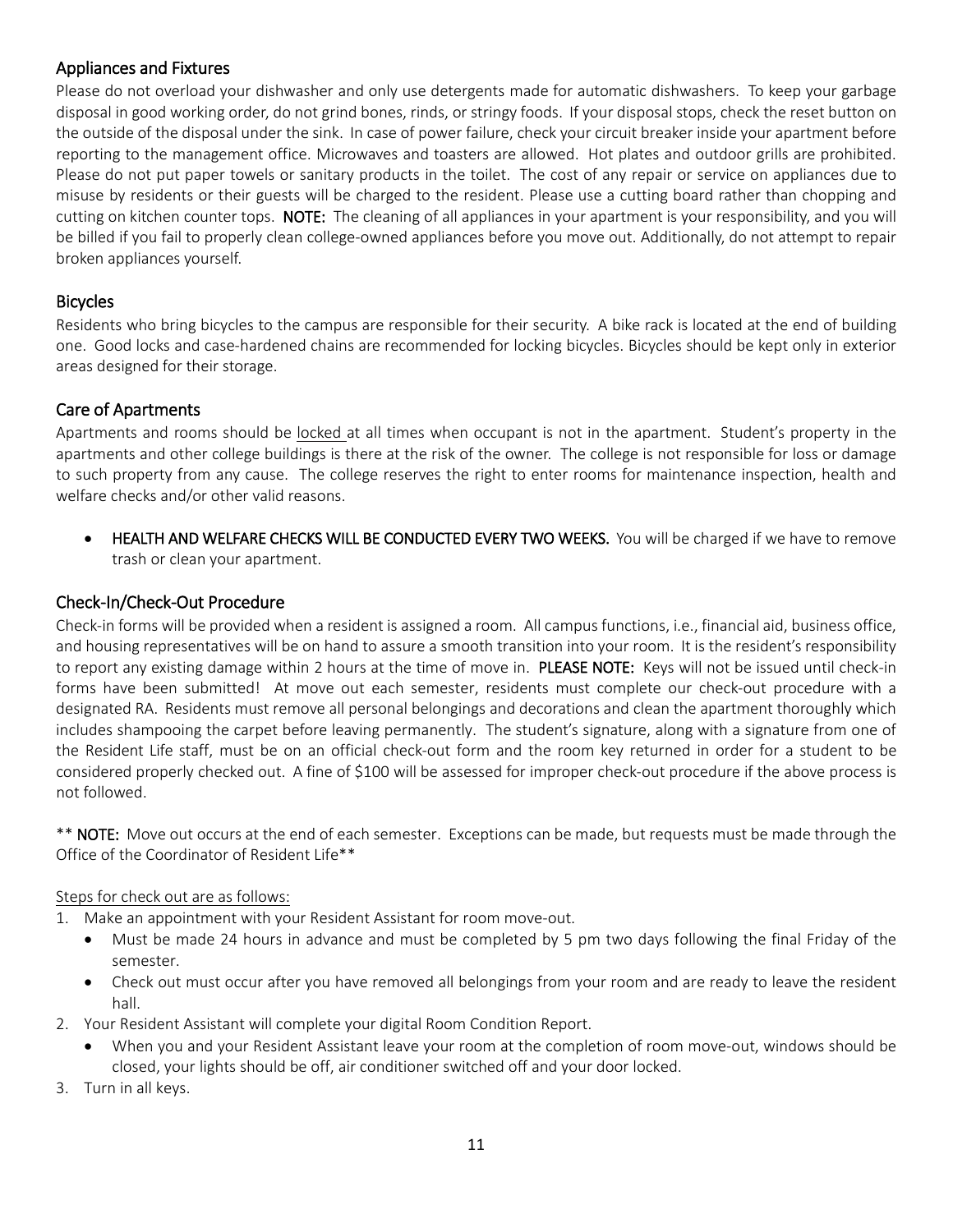#### Cleaning Responsibilities

To ensure a safe, healthy environment, a reasonable level of cleanliness is expected in individual living spaces and community areas. If the environment in an individual living space is deemed unhealthy, the resident(s) responsible for that space will be required to clean or be billed for the cost to clean the space to a healthy level. PLEASE NOTE: *HEALTH AND WELFARE CHECKS WILL BE CONDUCTED EVERY TWO WEEKS.*

#### **Consolidation**

Redlands reserves the right to consolidate vacancies by reassignment or adjusting the occupancy of an apartment to maximize the use of space.

#### **Cooperation of Residents**

Cooperation with Resident Life staff is expected. Any reasonable request should be honored in a timely manner. Failure to cooperate or continued delay in cooperation with reasonable requests will result in disciplinary action.

#### **COVID-19 Procedures**

Redlands Community College has established COVID-19 protocols to attempt to provide a safe environment for our students. Please refer to the website for the most up-to-date information.

www.redlandscc.edu/life-redlands/student-housing-cougar-crossing/covid-19-housing-procedures

#### Damages

Damage to the residence in excess of normal usage or due to misuse, either accidentally or maliciously, will be billed directly to the resident. Damages to communal areas will be paid by all residents of that apartment. All or part of the room deposit shall be forfeited should there be any damage. The resident shall also be responsible for the actual cost of repair or replacement in case of damage in excess of the room deposit and/or the cost to clean the apartment if the apartment is left messy or damaged due to improper cleaning. It is also the college's DAMAGES policy to collect for damages to a room when no one will admit to causing the damage.

• Students are not permitted to perform maintenance tasks requiring repair. Inform the Coordinator of Resident Life or the housing staff of any maintenance needs. (NOTE: After 5 p.m., please call Security at 405.422.6200.)

#### **Decorations**

Modifications may be made as provided under applicable federal, state, or municipal laws or ordinances relating to accessibility of the apartment community to persons with disabilities. No modification of apartment walls, shelves, or interiors may be made. It is permissible for residents to hang pictures, mirrors, etc., on the walls of the apartment. Only Bulldog picture hangers are permitted. Do not use scotch tape, sticky tape, screws, large nails, etc.

While there is opportunity for students to express individuality in decorating their living spaces, the following guidelines must be followed in the interest of preventing fire and other dangers:

- Candles, incense and flammable lamps (such as oil lamps) are prohibited. These are extremely dangerous due to high heat and open flame.
- Street signs, cones, flags, etc., that have been illegally acquired are forbidden. Such material will be confiscated, and occupants disciplined by the college. Furthermore, the college will cooperate with local authorities who may arrest and press criminal charges.
- No darts of any kind (or size) are allowed in the apartments.
- Rooms must not be decorated with alcoholic beverage containers of any sort.
- No real Christmas trees are allowed anywhere in the apartments. Holiday decorations need to be taken down before you leave for the holiday break.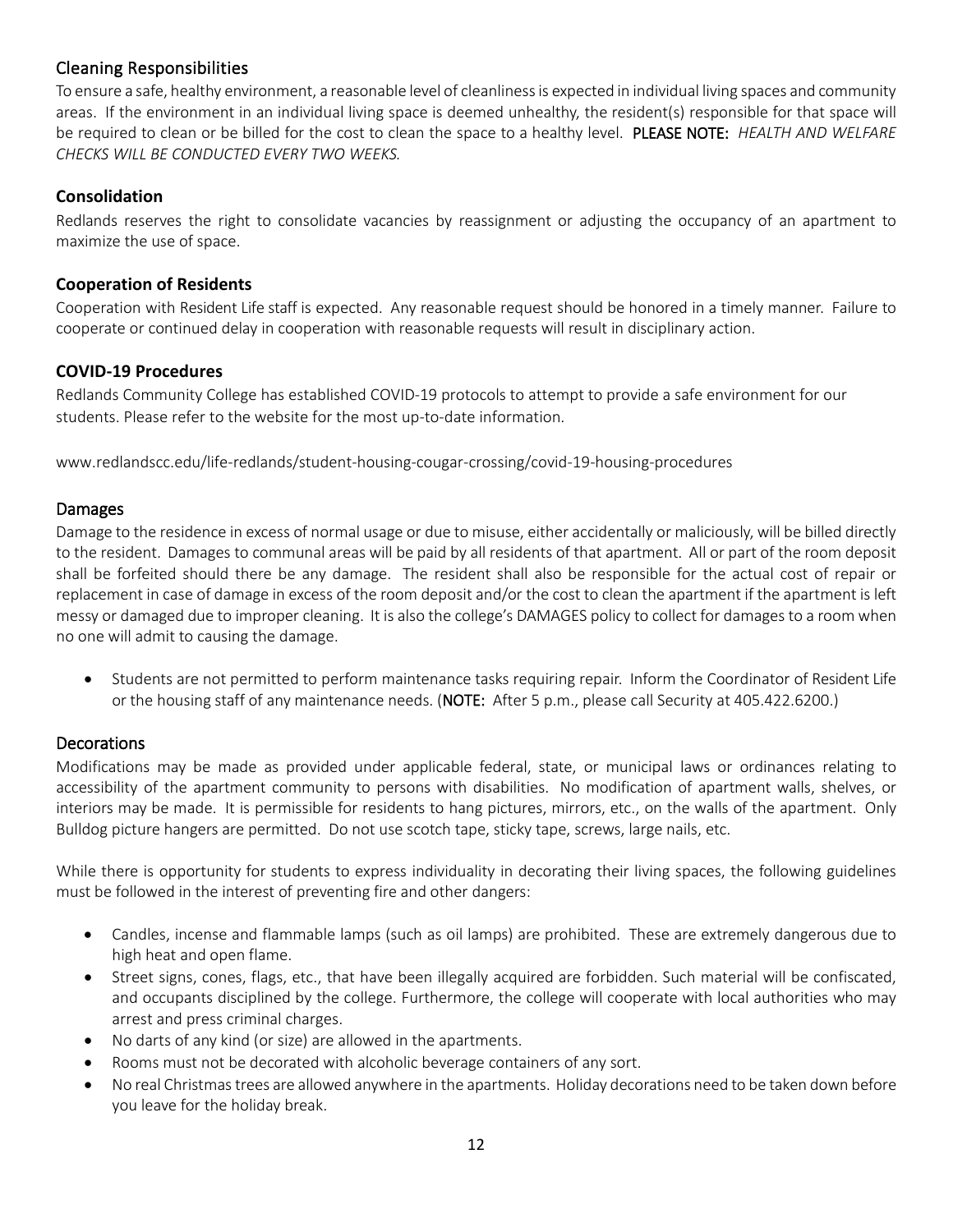- No fireworks of any kind are allowed.
- Sheets/blankets/flags, etc., may not be hung in the windows.
- Due to potential structural damage and safety concerns, residents are not allowed on any roofs. Violations may result in disciplinary charges.

#### Emergencies

Life threatening emergencies should be reported immediately to 911, followed by contacting the Resident Life staff. Refer to emergency information on page 6.

#### Finals Week

During finals week, 24-hour quiet goes into effect and remains in effect until after the last scheduled exam. Noise disruptive to the education environment is prohibited. The college may schedule pre-announced activities during finals week to aid in the study process.

#### Fire Drills and Extinguishers

Fire extinguishers are in every apartment below the kitchen sink. Fire safety equipment in our living areas is designed for use only in emergency situations. Tampering with or disabling any fire safety equipment (including fire extinguishers, fire alarm pull stations, smoke or heat detectors, or any other safety equipment) is a threat to life and is **STRICTLY** prohibited and subject to fines and/or eviction. Additionally, pulling false fire alarms or intentionally blocking an exit for any reason is prohibited. Any resident found responsible for tampering with or disabling fire safety equipment, pulling false fire alarm, or intentionally blocking an exit at any time will face judicial action, which could include fines and/or eviction from on-campus housing. If an alarm sounds, you are to assume there is an emergency and evacuate the building immediately. Failure to evacuate a building during an alarm will result in disciplinary action and possible criminal charges. (NOTE: A recharge fee of \$35 will be assessed for tampering with/disabling/discharging a fire extinguisher.)

#### Remember:

- 1. Feel the door for heat (use the back of your hand). If the door is hot, do not open it.
- 2. Close the windows.
- 3. If you cannot leave the room, stay calm.
	- Call 911 to notify authorities of your location
	- Stuff wet sheets or clothing under doors
	- Hang a sheet out the window and/or shout to attract attention
- 4. If you leave the room, close the door behind you.
	- Stay low to the ground if smoke is present
	- Move quickly, but do not run
	- Take a towel to cover your mouth and nose in order to avoid smoke inhalation
- 5. Do not re-enter the building until permitted to do so by emergency officials or staff.

Decorations such as posters, tapestries, or draperies may not be displayed in such a manner that could cause ignition, block exits or smoke detectors, or in any way present a fire hazard. This includes hanging a drapery over a doorway or tapestry that touches a light fixture. Please note that, per this policy, halogen lamps are prohibited, due to posing a high fire safety hazard. As an alternative to halogen lamps, consider purchasing a compact fluorescent light (CFL).

#### For Your Peace of Mind

Please keep all doors and windows closed and locked during absence to protect against theft or vandalism. Cougar Crossing "strongly encourages" all students or their parents to have personal property renter's insurance that covers students' personal possessions. Immediately report to the Deputy on duty, security officer, Resident Life staff and/or El Reno Police Department (911) of any suspicious persons, strange vehicles, or unusual activity.

To maintain pride in the appearance of our community, please keep your walkway and entryway uncluttered and free of trash.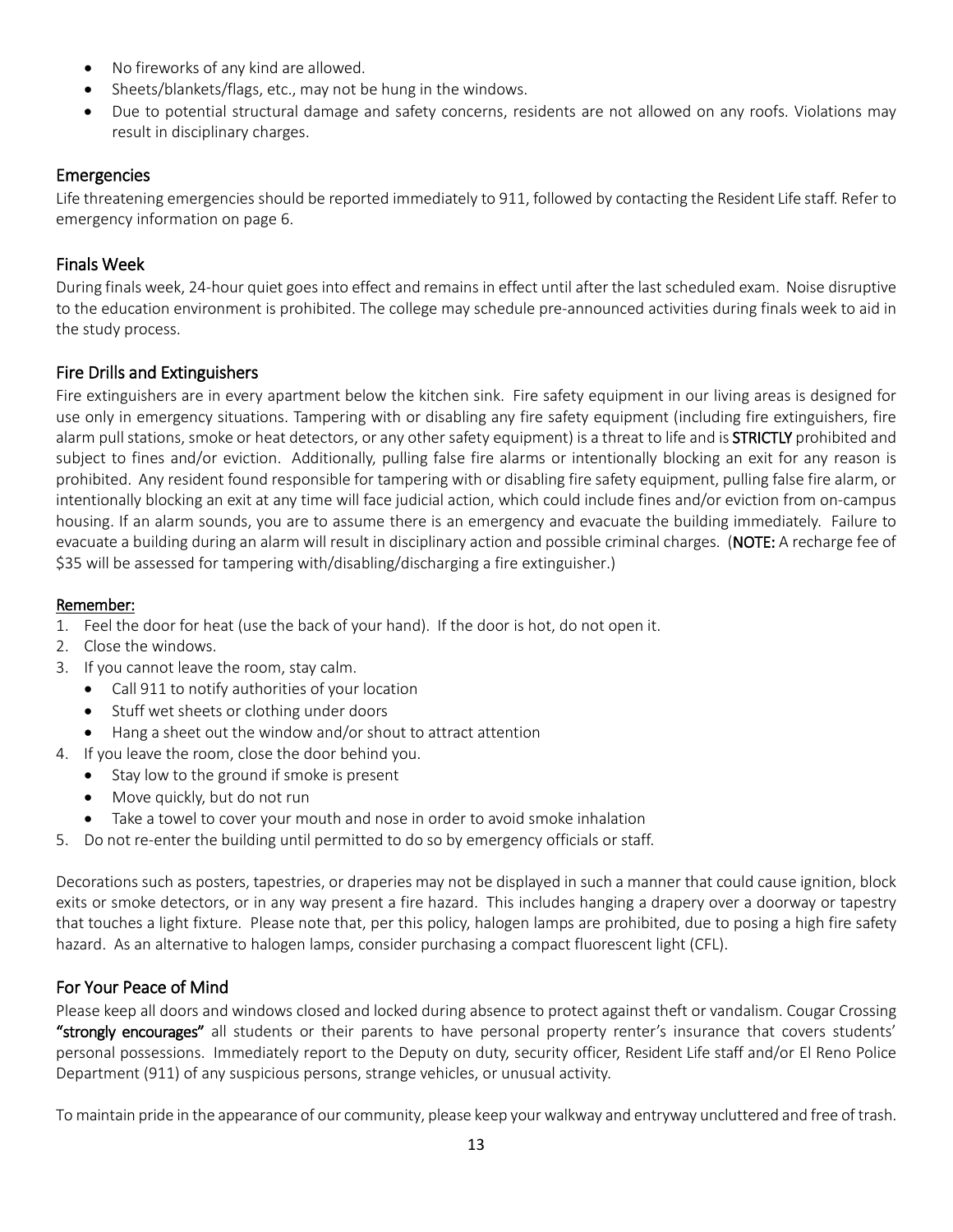Notify the Coordinator of Resident Life immediately of any burned out exterior or hallway lights, faulty locks, lost keys, etc.

Residents must provide the management office with written permission in order to allow anyone into resident's apartment when the resident is not present. Included are service men, moving employees, out-of-town guests and relatives.

#### General Guidelines

Do be accepting and understanding of lifestyles different from your own.

Do talk about your feelings (a roommate cannot respond to unexpressed feelings).

Do keep accurate records of any shared bills.

Do return or replace something if you borrow or break it.

Do make an effort to keep your living space clean and comfortable. The more livable your space is, the happier you will be. Don't think problems are going to go away by themselves.

Don't pretend that everything is fine if there are unresolved issues.

Don't leave notes; communicate in person.

#### Hazing

Hazing is prohibited. Hazing is any action or activity that causes or is likely to cause physical or mental discomfort or distress that may demean, degrade, or disgrace any person, regardless of location, intent or consent of participants, for the purpose of initiation, admission into, affiliation with, or as a condition for continued membership in a group or organization. Apathy in the presence of hazing is not a neutral act; it is a violation of this rule as set forth in Redlands Policy 503 Title IX and Sexual Misconduct.

#### Housing Technology Offerings

Redlands has made significant investments in technology both to foster and promote student learning. Free wireless internet access is currently available to students in the Cougar Crossing Community Center and each apartment. The Community Center is also home to a small computer lab that can be used for research and course work. Please review the statement of policy provided within your student handbook for usage criteria. (NOTE: WI-FI extenders are prohibited and will be confiscated. Repeat offenders will receive a \$50 fine.) Refer to page 5 for more information.

#### **Immunizations**

Oklahoma statues, Title 70 §3242, require that all students who are first time enrolleesin any public or private postsecondary education institute in this state and who reside in on-campus student housing shall be vaccinated against meningococcal disease. Institutions of higher education must provide the student or the student's parent or other legal representative detailed information associated with meningococcal disease and on the availability and effectiveness of any vaccine. The statute permits the student or, if the student is a minor, the student's parent or other legal representative, to sign a written waiver stating that the student has received and reviewed the information provided on the risks associated with meningococcal disease and on the availability and effectiveness of any vaccine, and has chosen not to be or not to have the student vaccinated.

#### Incorporation of Rules and Regulations

Redlands reserves the right to modify Cougar Crossing rules at any time. Rule changes will be posted in the common areas of Cougar Crossing and in the Resident Life Office. The changes will go into effect on the date included in the posted notice. Residents are responsible for knowing and abiding by all rules in the handbook, in the documents presented to them and in posted notices.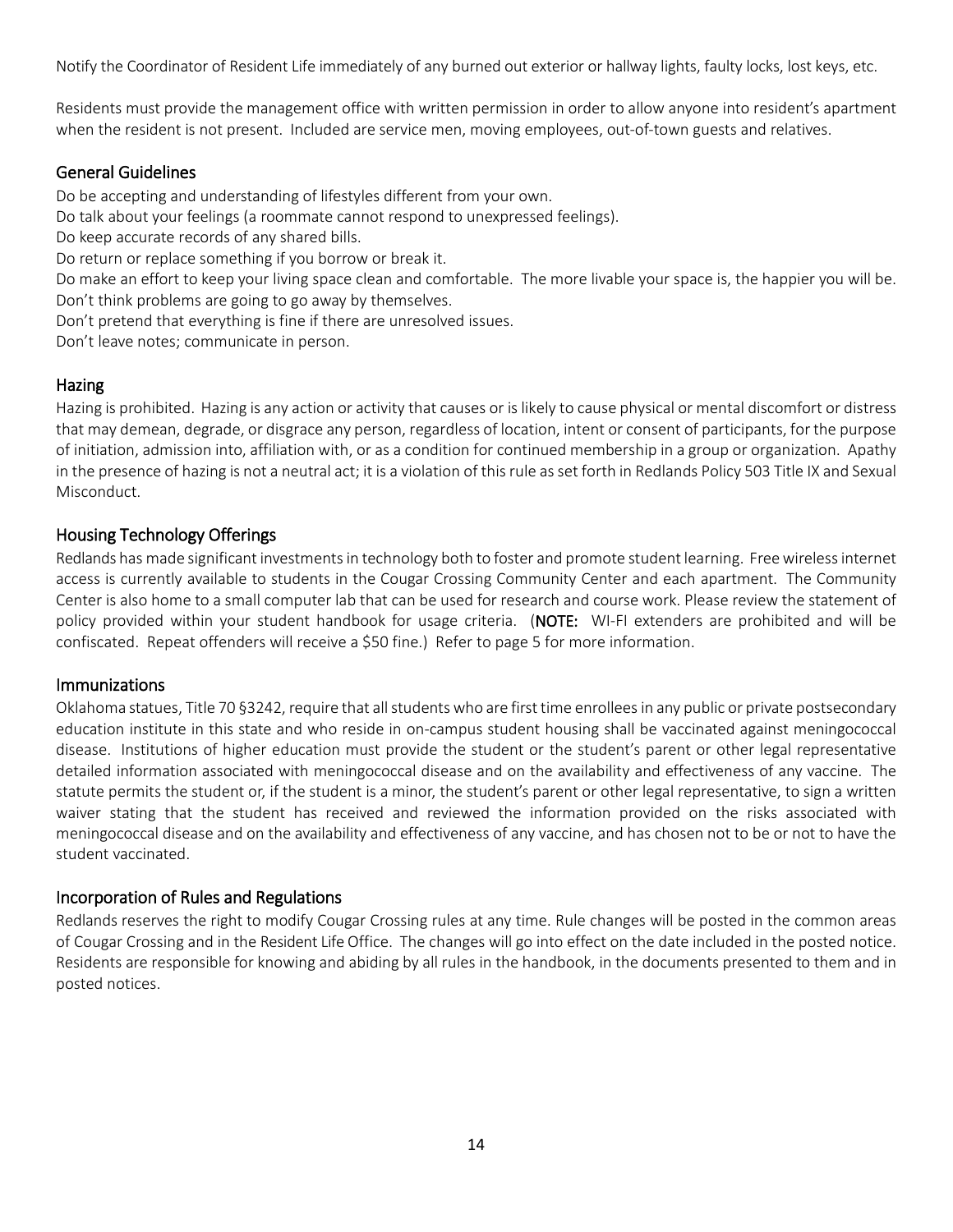#### Lockout Policy

A student is allowed one (1) free lockout. After the first lockout, a \$25 fine is assessed. After midnight, the fine is \$35. If you are locked out of your room, please contact the on-call Resident Life staff member.

#### Lost Keys and Key Cards

A fee of \$25 per key will be charged to the resident to replace lost keys.

#### Lounges/Common Area Amenities

Your apartment includes a living room, kitchen and bathroom that you will share with a roommate(s). It is up to you and your roommate(s) to establish cleanliness standards (within reason), cleaning schedules and other rules to facilitate the use of these shared spaces. If damage(s) occur in a common area and cannot be attributed to an individual resident or for which no individual resident willingly accepts responsibility, the cost to repair such damages will be split among all members of the apartment.

#### Maintenance Requests

Any maintenance problem should be reported immediately to the office. The Student Housing office will prepare a work order and submit it to the Physical Plant that day or the next business day if reported late, or on the weekends. If it is an emergency or after hours, maintenance will be called. If there is a maintenance emergency, please contact the RA on duty or Security at 405-422-6200.

#### Off-Campus Behavior

Adverse or illegal actions not committed on college property may also be subject to disciplinary actions, as well as criminal or civil action by appropriate authorities

#### Parental Notification

As stated in the Family Educational Rights and Privacy Act (FERPA) §99.31, institutions may disclose to parents, without a student's consent, when students under 21 violate drug or alcohol laws or policies. Institutions may disclose this information to parents "without regard to whether the student is a dependent." As stated in the regulation, colleges are not required to alert the student when parents have been notified, but are required to maintain a record of the disclosure to the parent and provide it to the student at their request.

#### Personal Transportation

#### *Skateboards, Skates*

Residents who want to use roller skates, in-line skates, or skateboards are asked to use designated areas off campus for these activities. These activities are not permitted in and/or around Cougar Crossing property and communities. These items must be stored within a resident's room or vehicle.

#### *Electronic Skateboards, Hover-boards*

Electronic skateboards, including self-balancing boards/scooters and any other similar equipment are prohibited from being used, stored, and/or charged in any Cougar Crossing Building/community due to a potential fire hazard.

#### *Scooters, Motorcycles*

Scooters and motorcycles must follow parking and traffic rules and are not permitted on sidewalks. Scooters and motorcycles must be parked in parking spots and are not allowed to be stored inside or immediately outside of Cougar Crossing doorways.

#### **Pets**

Except as required by law, no pets are allowed (even temporarily) anywhere in the apartment or on campus property. "Pets" include all mammals, reptiles, amphibians, birds and insects. Feeding stray or unauthorized pets is also prohibited. A \$300 fine will be assessed if an animal is found in your room.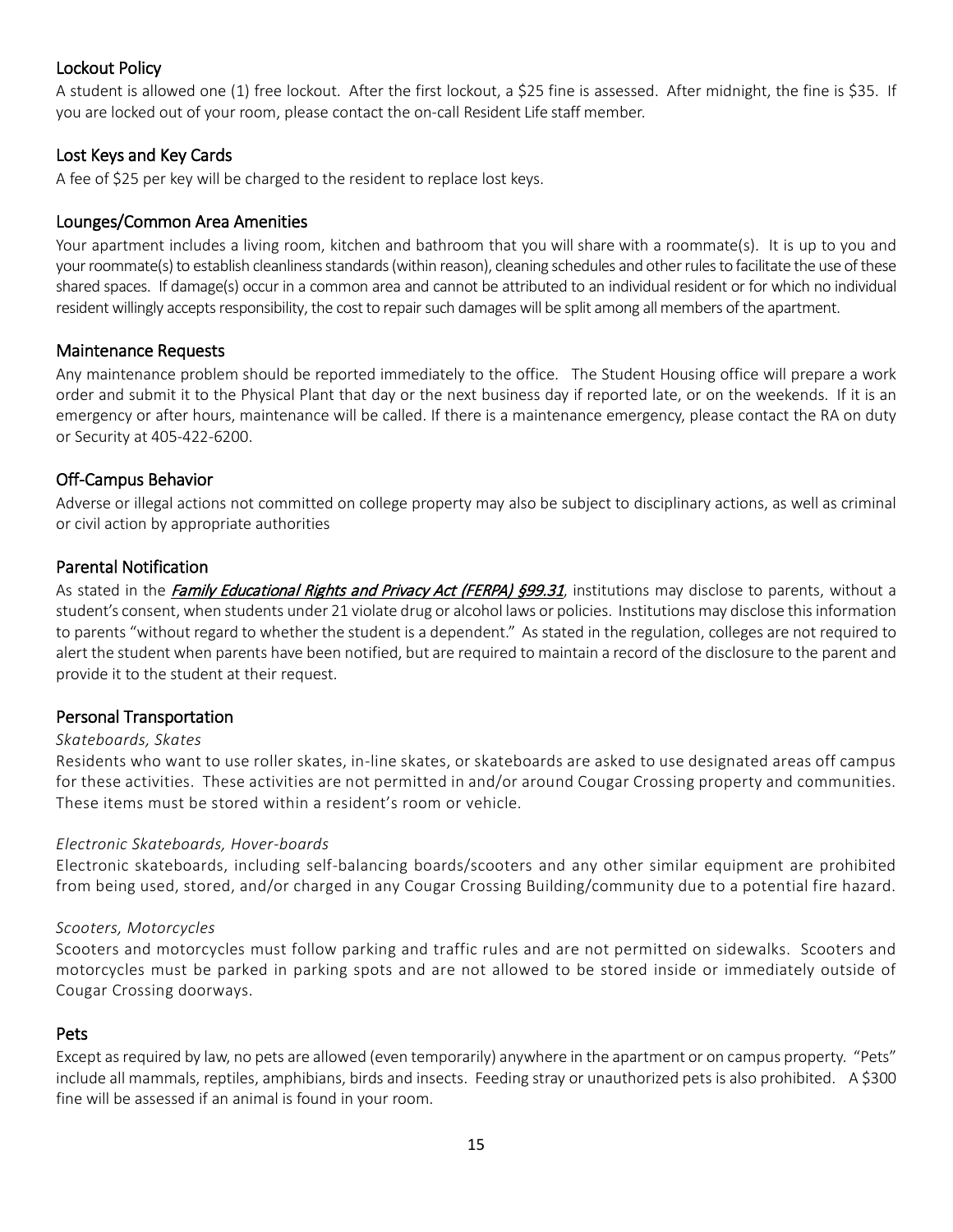Service Animals: In order for your animal to be considered by Housing, it must meet the following documentation requirements:

- Licensing: According to Oklahoma law, any dog older than four months must be licensed and must display a license on its collar at all times.
- Health: Animals to be used on campus must have an annual clean bill of health (including vaccinations) signed by a licensed veterinarian. A valid vaccination tag must be worn by the animal at all times.

Note: Therapy/emotional support animals are NOT service animals and, like pets, are NOT allowed on campus.

#### Quiet Hours

Quiet hours produce an atmosphere conducive to good scholarship and help create an environment where individuals can benefit from the group living experience. During specific times, residents are asked to keep the noise levels to a minimum in order to accommodate the sleep and study habits of their peers. Quite Hours are from 11 p.m.  $-7$  a.m., seven days a week. Although, quiet hours last from 11 p.m.  $-7$  a.m., courtesy hours are to be upheld 24 hours a day, seven days a week. Courtesy Hours are where you respect the rights of others by keeping your noise down. If a student or staff member ask you to lower the volume, then you need to do so or be subject to disciplinary action

#### Renters Insurance

You rent the house or apartment where you live, so why would you need insurance? Isn't that just for homeowners? The commercial property insurance policy that covers the physical dwelling you live in does not cover your possessions inside the building. A renter's insurance policy (also known as a tenant's policy) provides protection for your personal property, such as furniture or electronic equipment, in case of perils like fire, theft, or wind damage from a tornado.

Unintentional bodily injury or property damage that you cause to others could be as financially damaging to you as a fire in your apartment. Liability protection against accidental occurrences (such as a visitor slipping on your wet kitchen floor and breaking an arm) comes standard with renter's insurance policies. NOTE: Cougar Crossing "strongly encourages" you and/or your parents or guardian to have homeowners/renters insurance.

#### Resident Advisors

RAs are available to assist residents in transition, information, maintenance requests and general issues that may develop. If a resident is facing an issue, please contact your building RA first, then, if necessary, another RA on-call. If the issue cannot be resolved, then the resident should contact the Coordinator of Resident Life. RA's are student leaders at Cougar Crossing; however, they also are students. Please be sensitive to their privacy and needs as well. On weekends, please contact the RA on duty.

#### Right of Entry and Search

Authorized Redlands personnel may enter any student's room at any time that a health, safety, administrative search, maintenance and/or damage inspection of the premises is deemed necessary. College officials also have the right to search any room for reasons that they deem appropriate to protect the health and safety of all students living in the apartments. Staff will knock on a door twice and announce their title. If there is no answer, the staff will use a key to access the room and announce staff entering room. If there is cause to believe there is a violation of College regulations, including reasonable suspicion of a violation of the drug and/or alcohol policy, failure to evacuate during drills, or failure to respond to the request of a staff member to open the door during a policy violation, rooms may be entered in the absence of all occupants. When college personnel enter a student's room in the absence of its occupants, the privacy of the occupants with respect to other students will be maintained and the residents will be notified in writing of the reason for the entry. Room inspections are made at periodic intervals to maintain and preserve the housing accommodations.

#### Safe Rooms

Two safe rooms are located in the Community Center: the laundry room (OPEN 24/7) and an equipment room. These rooms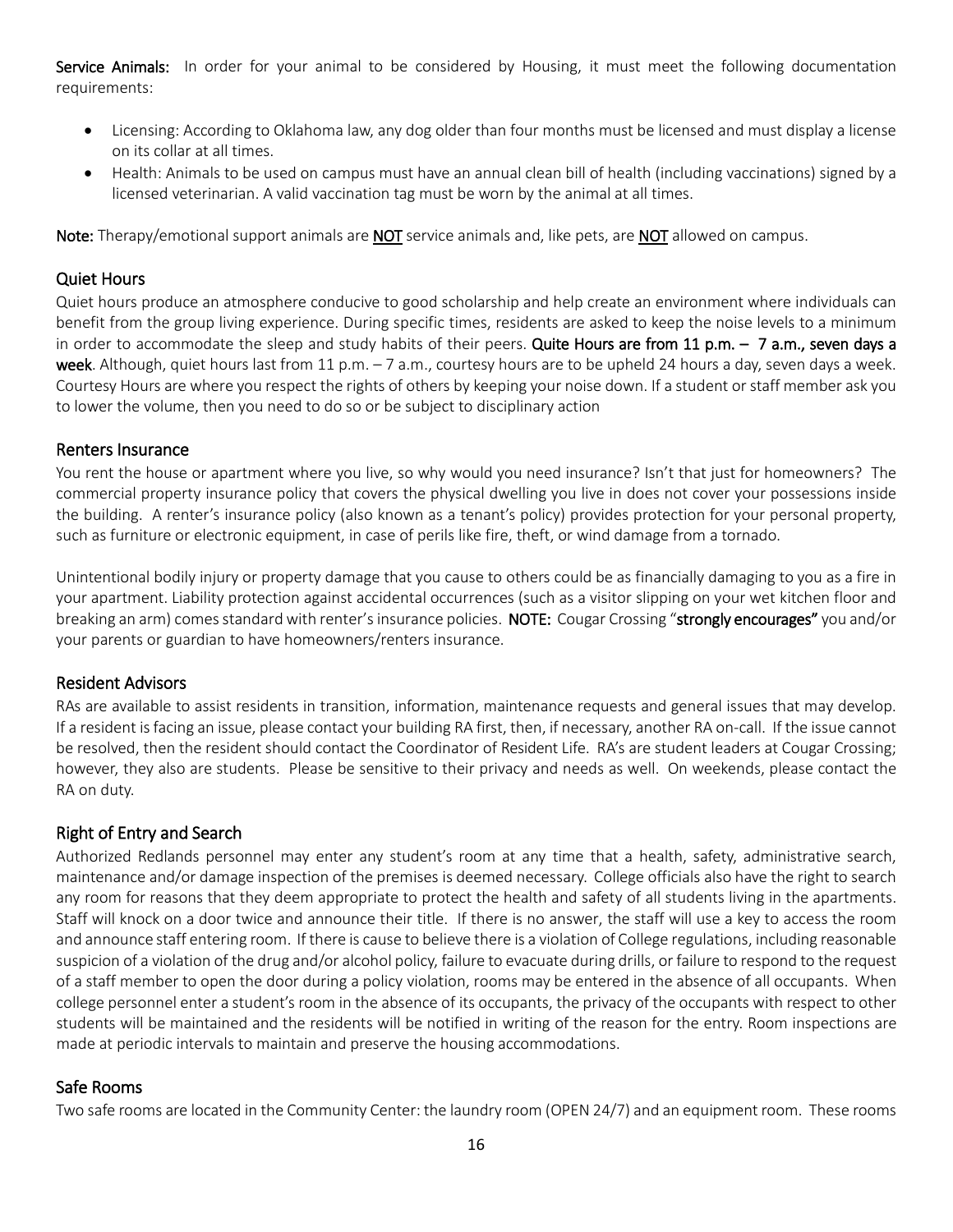will be unlocked and available when threatening weather is forecast or imminent. DO NOT STAY IN YOUR ROOMS IF THE SIRENS GO OFF. GO TO THE SAFE ROOMS! Refer to page 6 for more information.

#### Tobacco

It is the policy of Redlands Community College to promote the health and wellbeing of all faculty, staff, students and guests and to be in compliance with the Governor's Executive Order 2012-01. Title 63 of the Oklahoma Statutes, Sections 1-1523 prohibits smoking in all public places, in any indoor workplace, and all vehicles owned by the State of Oklahoma and all of its agencies and instrumentalities. As such, Redlands Community College observes a policy of a tobacco free campus. The use of any tobacco products are prohibited on all Redlands Community College properties. Prohibited tobacco products include, but are not limited to the following: cigarettes, cigars, pipes, hookahs, e-cigarettes, vapor cigarettes, chewing tobacco, dip, snuff, smokeless pouches, or any other form of loose leaf tobacco. Fines for tobacco violations are as follows:

- First Violation: \$150 fine and 10 hours of Community Service.
- Second Violation: \$250 fine and 20 hours of Community Service; Possible eviction from Cougar Crossing Apartments; Possible expulsion from Redlands Community College.
- Third Violation: \$500 fine, eviction from Cougar Crossing Apartments; Forfeiture of the \$200 deposit; \$500 break lease fee; Expulsion from Redlands Community College.

NOTE: Tobacco infractions will be accounted for and accrued for the entire duration that a student is enrolled at Redlands. Breaks in enrollment will not eliminate accrued infractions from a student's record.

#### Transferring to Another Room

Students may request to change rooms or room status as space is available. Students must receive approval from the Coordinator of Resident Life before a change can be made. All room changes must occur within 24 hours of the approval of a room change request. There is a \$200 transfer fee for transferring to another apartment.

#### Visitors and Guests

Short-term guest are welcome to visit you for a maximum of two consecutive nights, provided your roommate(s) agree to the presence of a guest. Residents will be fined \$200 for allowing a guest to live in the apartment for an extended period of time. Guests must be escorted at all times by the host. Guests must register in the office if staying overnight.

#### Weapons

Possession or use of firearms, weapons, ammunition, fireworks, dangerous chemicals and explosives, except where explicitly permitted, is not allowed on College and College campuses by Oklahoma law or by the College President. (Provided, that this section shall not be construed to prohibit students who are certified law enforcement officers, subject to emergency calls, to possess firearms authorized by law, on school premises.) The terms "weapons" as used in this provision, is intended to describe anything used or designed to be used to injure another person and encompasses any type of device that is used as an instrument of defensive or offensive combat as set forth in Redlands Policy 516 Weapons, Firearms, Ammunition, Fireworks, Explosives, and Dangerous Chemicals.

- Campus: Shall include any property, buildings, or other structures/improvements owned/controlled by Redlands Community College.
- Firearm: Shall mean any device capable of discharging a projectile by gunpowder, gas, or other means of propulsion. By way of example and without limitation, firearms shall include shotguns, rifles, handguns, pellet guns, BB guns, flare guns, and other small devices.
- Weapon: Shall mean any object that could potentially inflict injury or harm if used in a threatening, aggressive, or careless manner. By the way of example and without limitation, weapons shall include archery equipment, slingshots, martial arts devices, swords, clubs, bayonets, knives, compound/cross bows and other similar devices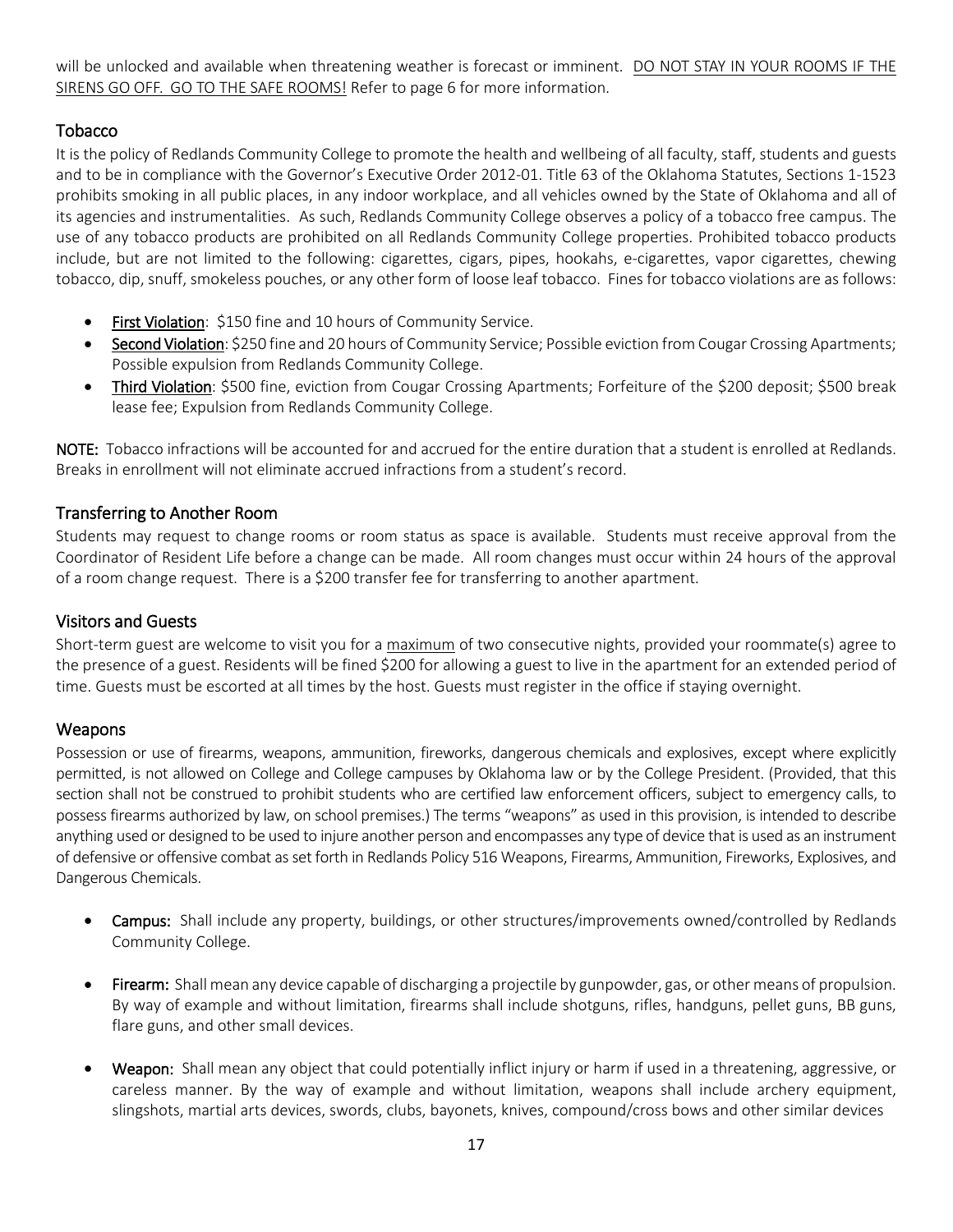- Explosives and Dangerous Chemicals: Shall mean any substance whose chemical properties make them inherently dangerous. By way of example and without limitation, explosives and dangerous chemicals shall include dynamite, blasting caps, plastic explosives, and flammable liquids and solvents such as gasoline, kerosene, and propane. Nothing contained in this policy shall be deemed to prohibit the use of chemicals in the normal conduct of classes or facilities maintenance functions or in the operations of equipment or motor vehicles.
- Fireworks: Shall mean any combustible or explosive composition, or any substance or combination or substances, or article, prepared for the purpose of producing a visible or an audible effect by combustion, explosion, or detonation. By the way of example and without limitation, fireworks shall include firecrackers, torpedoes, skyrockets, roman candles, and other similar devices.
- Ammunition: Shall mean any device which contains gunpowder or any other substance designed to propel a projectile and intended for use in a firearm
- Certified Police Officer: Shall include those persons employed by municipal, county, state, or national agencies who comply with statutory requirements for certification as a police officer.
- Violations of these rules by any Active/Inactive/Non-Student will result in disciplinary actions in accordance to institutional policy and may also result in civil or criminal charges depending on the severity of the violation.

#### Window Screens and Blinds

Removal of window screens is completely prohibited and will result in automatic fine of \$25. Do not cut your blinds, or you will be charged \$50 upon move out.

#### **Withdrawals**

Withdrawals are in accordance with the policies in the current Redlands catalog. Withdrawals will result in forfeiture of your deposit and require payment in accordance with your lease. PLUS a \$500 breaking contract fee.

#### Your Roommates and You

Roommates can be a lot of fun. Most people enjoy the companionship of another person and want to share opinions, interests, good times and educational experiences. The shared experiences of attending Redlands Community College and living in our communities offer a great opportunity to form lifelong friendships. Learning about each other and adjusting to differences between you and your roommate will benefit your relationship tremendously. Cooperating to overcome your personal differences will result in both of you gaining self-awareness and personal confidence. Making these compromises does not come easily. Living with someone you do not know may be challenging at times and often requires tolerance and patience.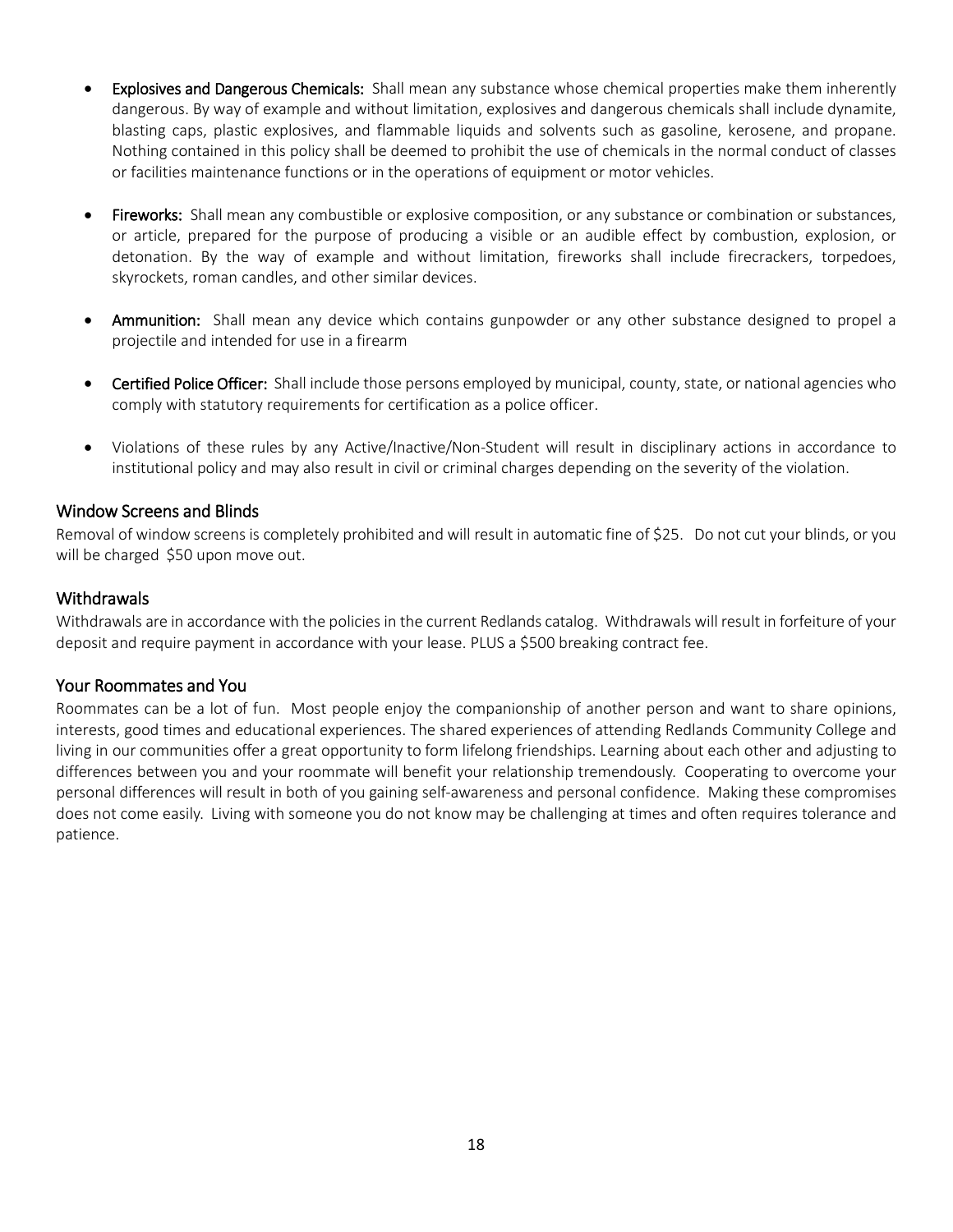### **SEXUAL ASSAULT, DOMESTIC VIOLENCE, DATING VIOLENCE AND STALKING**

Redlands Community College will not tolerate nor condone sexual harassment, sexual misconduct, domestic violence, dating violence, or stalking (as defined in this Policy below) in any form and will pursue disciplinary action in instances where there is reason to believe that such acts of violence have occurred. Student disciplinary actions may include warnings, probation, restrictions, suspension or expulsion. Victims may elect to pursue the matter through the state criminal justice system as well as through College disciplinary proceedings. The College may pursue the matter through disciplinary proceedings even if criminal justice authorities do not prosecute the matter.

Sexual Harassment: Making unwelcomed sexual advances, requests for sexual favors and other verbal or physical contact or communication of a sexual nature, as set forth in Redlands Policy 503 Title IX and Sexual Misconduct.

Sexual Misconduct: Engaging in non-consensual contact of a sexual nature. Sexual misconduct may vary in its severity and consists of a range of behavior or attempted behavior, as set forth in Redlands Policy 503 Title IX and Sexual Misconduct and Redlands Policy 504 Sexual Assault.

Stalking: Engaging in a course of conduct directed at a specific person that would cause a reasonable person to fear for the person's safety or the safety of others, or to suffer substantial emotional distress.

Domestic Violence: Includes felony or misdemeanor crimes of violence committed by:

- A current or former spouse or intimate partner of the survivor;
- A person with whom the survivor shares a child in common;
- A person who is or was residing in the same household as the survivor; or
- Any person against someone who is protected from that person's acts under the domestic or family violence laws of the jurisdiction.

Dating Violence: Refers to violence committed by a person who is/has been in a social relationship of a romantic or intimate nature with the survivor.

#### **Reporting an Incident**

Redlands Community College encourages any member of the Redlands community who has experienced sexual harassment, sexual misconduct, domestic violence, dating violence, or stalking, or knows of another member of the community who has experienced sexual assault, domestic violence, dating violence, or stalking to report the incident to the Sexual Misconduct and Title IX office located within the Ray Porter building. This office can be reached by email at Title.IX@redlandscc.edu.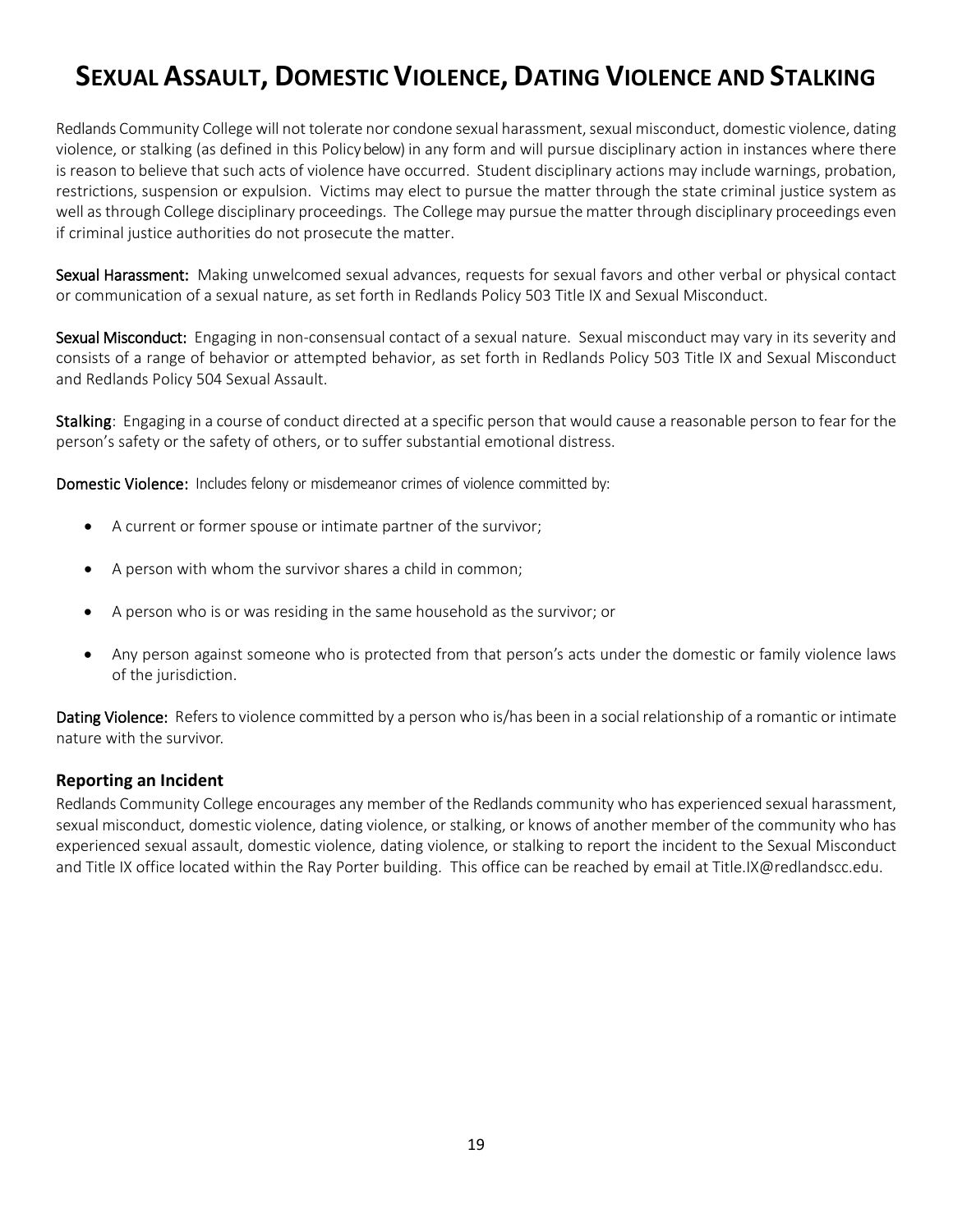### **STUDENT CHECK-OUT PROCEDURES**

Sign up for check-out time in Resident Life Office Remove all personal items Dispose of all trash Leave your bedroom clean—clean sink and mirror, vacuum/shampoo carpet, wipe baseboards Return furniture to original position Vacuum and shampoo living room carpet—including stairs if on 2<sup>nd</sup> floor Clean fridge, stove, sink, mop floor Clean bathroom, tub, sink, toilet, and mirror; mop floor, wipe baseboards Turn off all lights Turn in front door, bedroom, and mailbox keys and laundry card

#### **Fines to be assessed for non-compliance:**

| Kitchen               | \$40.00  |
|-----------------------|----------|
| Living room           | \$50.00  |
| Bedroom               | \$40.00  |
| Bathroom              | \$40.00  |
| Vacuum/Shampoo Carpet | \$150.00 |

#### Damages:

| Tampering with Smoke Alarms/Fire Monitoring System\$ 500.00 |                  |
|-------------------------------------------------------------|------------------|
| Windows                                                     | \$265.00         |
| <b>Blinds</b>                                               | \$50.00          |
| Wall/door                                                   | \$40.00          |
| <b>Towel Rack</b>                                           | \$5.00           |
| Paint                                                       | \$100.00         |
| Missing or broken furniture                                 | Replacement Cost |
| Front/Bedroom doors                                         | Replacement Cost |
| Lost keys                                                   | \$25.00          |
| Trash removal                                               | $$5.00$ per bag  |
| <b>Missing Window Screens</b>                               | \$25.00          |
| <b>Contract Cancellation Fee</b>                            |                  |

#### **Failure to check out at appointment time**: \$100.00

#### **Failure to check out**: \$100.00